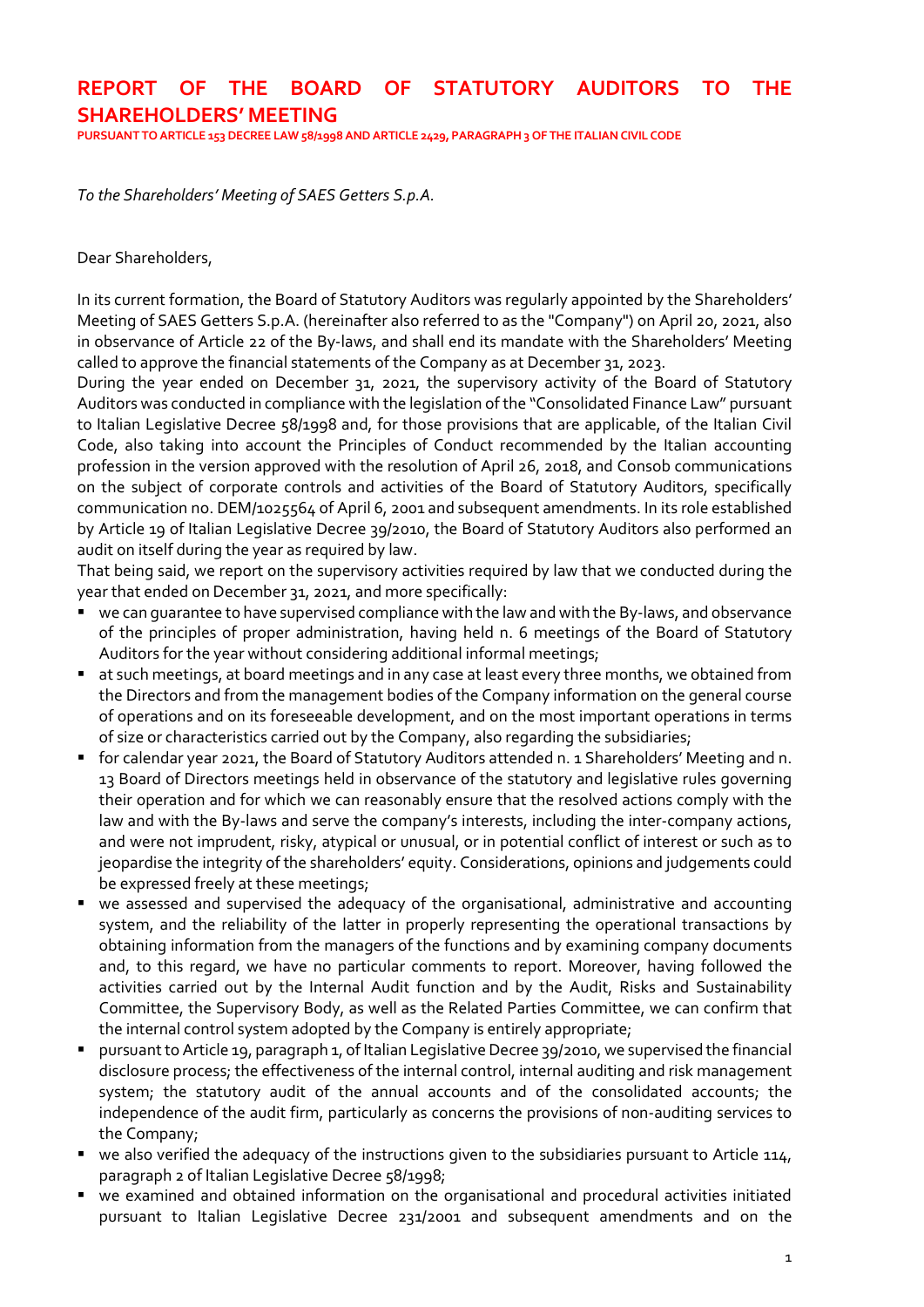administrative responsibility of bodies for the offences established by this legislation. No significant critical issues that must be reported herein were ascertained in the report of the Supervisory Body in which one member of the Board of Statutory Auditors always took part - on the activities carried out during 2021 or from the meetings of the Body with the Board of Statutory Auditors.

With reference to the provisions as per Article 36 of the Market Regulation issued by Consob relating to subsidiaries of significant importance, formed and regulated by the law of non-European Union states, we report that the companies in question were identified and their administrative-accounting system appears suitable for transmitting the economic, equity and financial data necessary for drawing up the consolidated financial statements to the Company and audit firm on a regular basis.

Having said this, we would like to bring to the attention of the Shareholders' Meeting some particularly important aspects that were ascertained in the financial statements with regard to the following.

### Performance over the year

As illustrated by the Directors in the Annual Financial Report, the 2021 financial year demonstrated the overcoming of the Covid-19 crisis. The growth was driven by the strong recovery in the medical device sector in Nitinol (Medical Division) and, to a lesser extent in absolute value, by that of vacuum systems (Vacuum Technology Division) and by the advanced materials business for the consumer electronics segment (Specialty Chemicals Division).

The Group's results returned to pre-Covid levels. Consolidated net revenues in financial year 2021 amounted to 190.2 million of euro, up 12.7% compared to 168.7 million of euro in 2020, despite the penalizing effect of exchange rates (approximately -4.9 million of euro) mainly due to the devaluation of the US dollar with respect to the euro and the persistence of international tensions between the US and China. Despite the unfavourable exchange rates and the presence of some non-recurring costs impairment test write-down on the Advanced Packaging Division, amounting to 1.5 million of euro, and cancellation of the receivable relating to the advance payment for an equity investment then suspended in the packaging sector, amounting to 1.1 million of euro, which will be discussed later - all operating indicators - gross margin, EBITDA and operating margin - recorded a strong improvement compared to 2020.

Consolidated net profit, equal to 13.1 million of euro, almost tripled compared to the previous year, thanks to the overcoming of the negative impact of the pandemic crisis from both an operational and financial point of view.

The following is a summary of the percentage changes in the main indicators extracted from the consolidated data for 2021, compared to the corresponding data for the previous year:

| Net consolidated revenues     | $+12.7%$ |
|-------------------------------|----------|
| Consolidated gross profit     | +16%     |
| Consolidated operating profit | $+39.1%$ |
| <b>Consolidated EBITDA</b>    | $+31.9%$ |

#### Most significant transactions during the year

The following transactions of greater significance of SAES Getters S.p.A., described in the Group Report on operations, should be noted.

 In June 2021, the German Branch of SAES Getters S.p.A. was established, located in Freiburg - Germany, mainly with a scouting and promotion function, in line with the strategy that will see the Group committed to improving its presence in markets deemed crucial for future growth.

 On July 2, 2021, the Company signed a convertible loan of 1.5 million of euro in favour of the German company Rapitag GmbH, based in Munich, a start-up that develops products for mobile check-out, based on IoT (Internet of Things) solutions, to encourage the digital transformation of physical stores. The loan was granted by SAES in two tranches, the first of which, amounting to 800 thousand of euro, transferred upon signature of the agreement, to finance the company's operations; the second (totalling 740 thousand of euro), disbursed in five successive calls for an amount of 148 thousand of euro each, corresponding to the progress of the prototyping activity carried out through the joint venture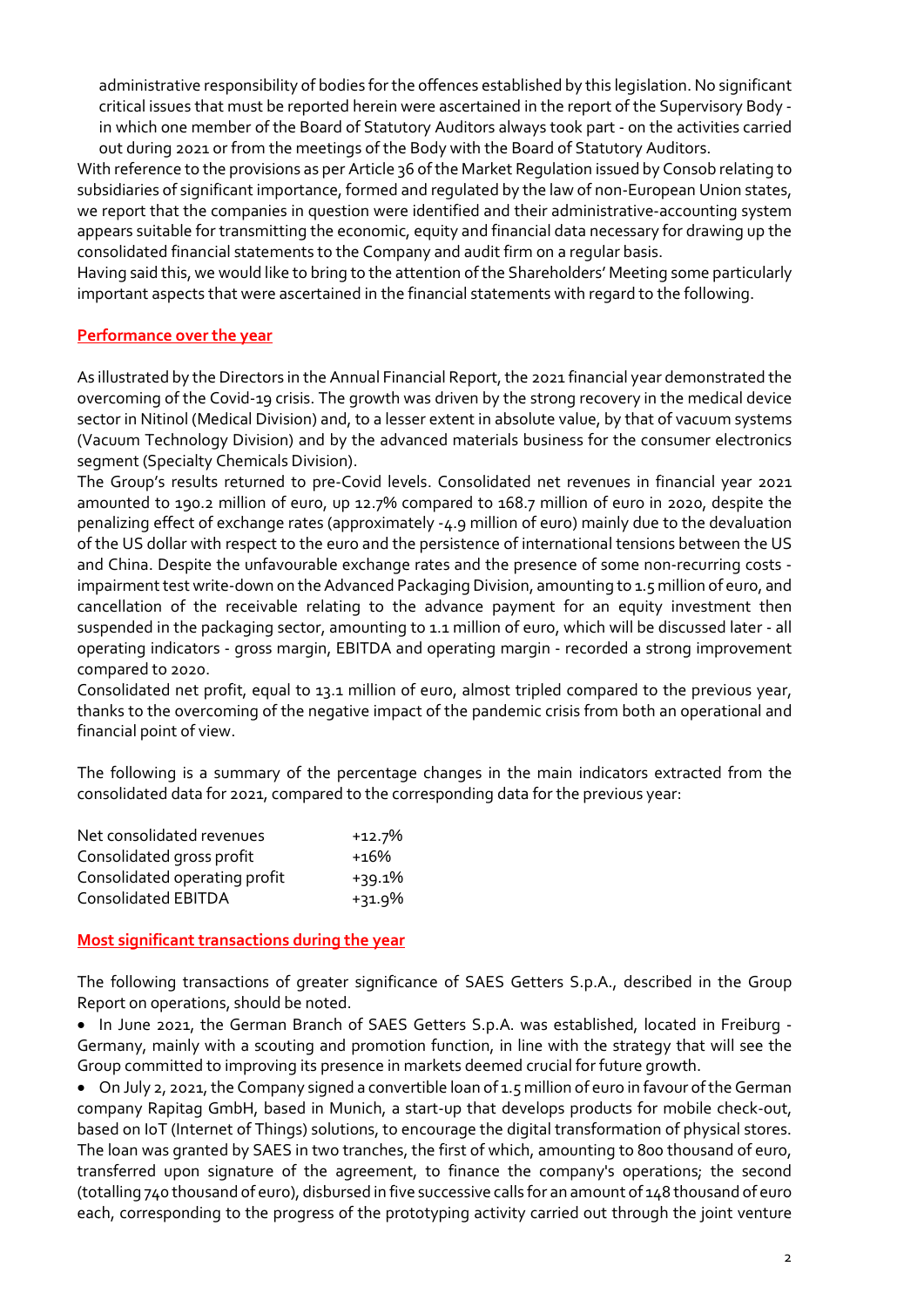Actuator Solutions GmbH. Expiring on December 31, 2024, the loan can be extended by agreement between the parties and accrues an annual interest of 6%.

 On July 7, 2021, SAES Getters S.p.A. finalized the closing for the acquisition of 100% of the share capital of Strumenti Scientifici Cinel S.r.l. (CINEL), a consolidated international player in the sector of components and scientific instrumentation for synchrotrons and particle accelerators, based in the Padua province. The price was 19.2 million of euro. The objective of the acquisition, for SAES, is to strengthen its competitive position in the vacuum sector, through an expansion of the range of products for particle accelerators and synchrotrons, entirely made in Italy, and at the forefront on a global scale.

• In early September 2021, the relative majority shareholder S.G.G. Holding S.p.A. accrued an increase in voting rights for n. 2,198,713 ordinary shares of SAES Getters S.p.A. As a result of this transaction, S.G.G. Holding S.p.A. holds 34.44% of total ordinary shares, against 51.15% of voting rights.

 On October 5, 2021 SAES Getters S.p.A. was awarded the tender for the supply to CONSORZIO RFX of Padua of a non-evaporable getter pump for the SPIDER system, for a total value of 4.5 million of euro. SPIDER is the acronym of "Source for the Production of Ions of Deuterium Extracted from a Radio frequency plasma" and is the prototype of the ion source to be used in ITER, the first machine able to demonstrate the feasibility of producing energy by reproduction and exploitation of the processes that take place inside the sun and stars.

 On October 25, 2021, upon completion of the agreements signed in 2015 and their subsequent redefinitions, SAES Getters S.p.A. announced an agreement for the acquisition of the entire capital stock of SAES RIAL Vacuum S.r.l. In particular, SAES Getters S.p.A., which already holds 49% of the shares, intends to acquire the remaining 51% of the capital stock of SAES RIAL Vacuum S.r.l. with the aim of consolidating its leadership in the advanced scientific research market, making the most of the synergies with the other companies of the Group operating in the high vacuum business, including the newly acquired Strumenti Scientifici Cinel S.r.l. The proposed consideration, preliminarily approved by the Board of Directors held on October 14, 2021, was around 5.25 million of euro. The preliminary contract for the purchase and sale of shares was signed on March 2, 2022, and the closing of the acquisition, subject to passing the financial and fiscal due diligence, is expected within the first half of 2022.

• In order to protect the 2022 economic result from exchange rate fluctuations, on November 29, 2021, forward sale contracts were taken out on the US dollar for a notional value of 9 million US dollars, with an average forward exchange rate of 1.1369 to the euro. These contracts extend throughout 2022, hedging approximately 80% of the net flows in dollars estimated for that year.

 At the end of December 2021 the remaining portions of all existing loans were repaid in advance by the Company and in particular:

- loan with Unicredit S.p.A., signed in April 2017, with a nominal value of 10 million of euro and maturing on March 31, 2022;
- loan with Intesa Sanpaolo, signed in December 2016, with a nominal value of 10 million of euro and maturing on December 21, 2022;
- loan with Mediobanca, signed in May 2019, with a nominal value of 92.7 million of euro and maturing on April 17, 2024.

No penalty was paid on the first two loans, while for the one signed with Mediobanca a sum of 325 thousand of euro was paid to the lender.

At the same time, the Interest Rate Swap contracts on the first two loans were extinguished.

The loan signed by the Company with Banco BPM at the end of 2016 and with a nominal value of 5 million of euro, on the other hand, came to maturity, according to the original repayment plan, on December 31, 2021.

 With regard to the investment in the venture capital fund EUREKA! Fund I - Technology Transfer, in 2021 the Company made capital injections totalling 305 thousand euro. At the end of the 2021 financial year, the Company's investment in the venture capital fund was 4.81%. The venture capital fund - EUREKA! Fund I - Technology Transfer is a closed alternative investment fund, with investments from Cassa Depositi e Prestiti (CDP) and the European Investment Fund (EIF), specialised and focused exclusively on deeptech investments, in start-ups and spin-offs of Research Centres and Universities, in applications and technologies related to the science of materials, sensors, advanced electronics,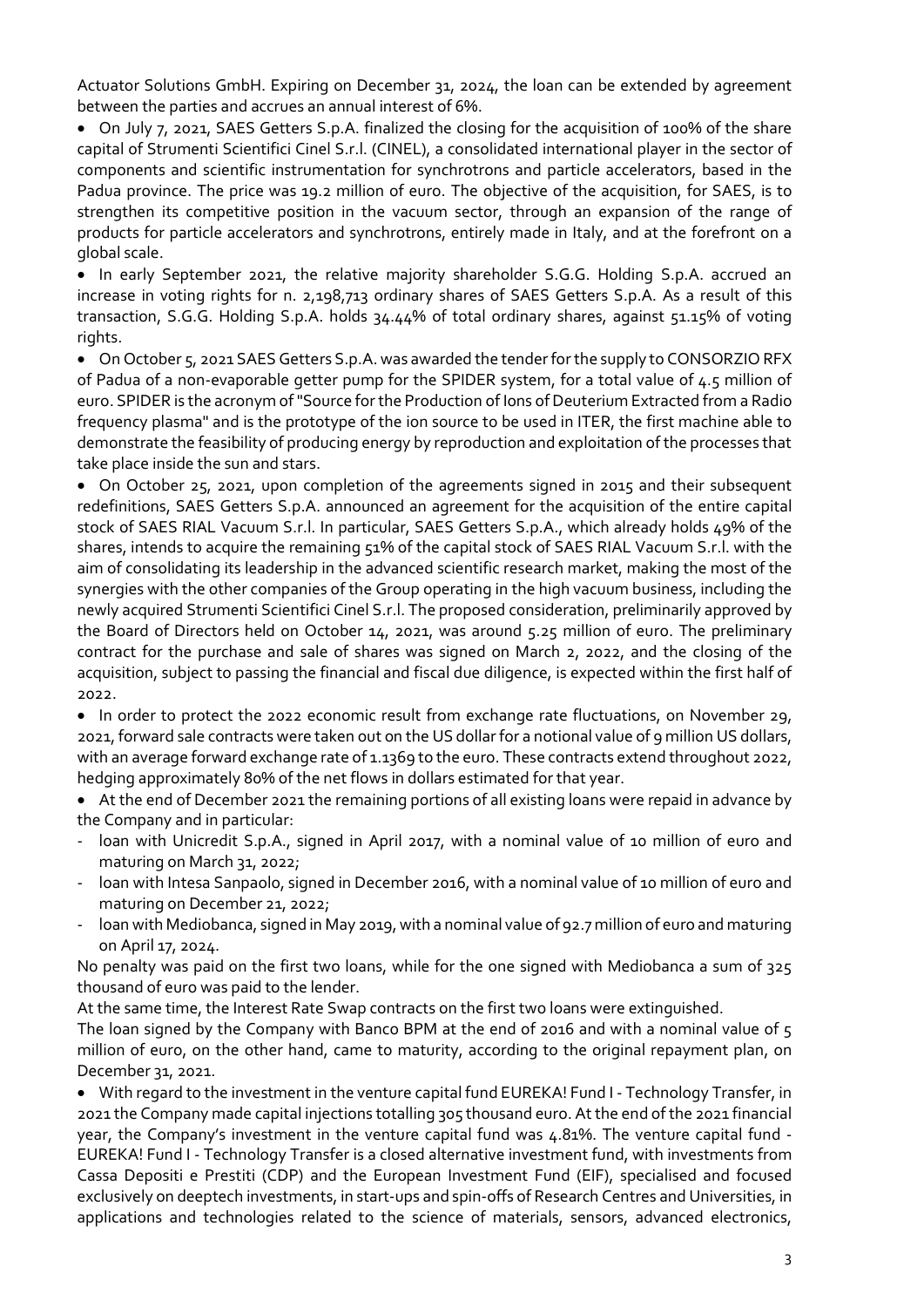photonics, IoT (the Internet of Things) and Lab-on-a-chip applications, attentive to the principles of sustainability and ESG (Environmental, Social and Governance) criteria. As well as being a founding investor, the Company is also EUREKA!'s strategic partner in the advanced materials sector, with access to the Fund's deal flow in the sectors and business areas of interest to the Group, with priority coinvestment rights.

As regards the other SAES Group companies, we highlight the following from among the transactions of greater significance.

 On March 31, 2021, the establishment of a Branch of SAES Coated Films S.p.A. in Freiburg - Germany, was completed, in line with the strategy that sees the company committed to improving its presence in strategic markets, in order to boost new business opportunities. This decision was approved by the Board of Directors of SAES Coated Films S.p.A. held on November 26, 2020.

• In June, SAES Nitinol S.r.l. partially waived, for a total amount of 500 thousand of euro, the interest already accrued on the loans granted to the joint venture Actuator Solutions GmbH. The interest rate applied to loans was reduced to 2% starting from January 1, 2021.

 On July 22, 2021, the liquidation process of the German subsidiary Memry GmbH was completed (started at the end of 2017) with the cancellation of the company from the Register of Companies.

 On August 18, 2021, an agreement was finalised by SAES Getters International Luxembourg S.A. to disburse to the joint venture Flexterra, Inc. a second convertible loan for a total value of 2 million of dollars, with the same characteristics as the one granted in July 2020. The loan, with a duration of one year and on which interest of 8% will accrue, is divided in two tranches: the first, equal to 1 million of dollars, at the signing of the contract and the second, again for 1 million of dollars, to be paid in the second half of November 2021. The agreement also established the extension of the maturity date of the 3 million of dollars convertible loan granted in July 2020 and the alignment of the maturity date to that of the new loan. As a guarantee for the loans granted, SAES has received a lien on Flexterra's intellectual property (IP). This loan was written down, both for the principal portion and for the interest accrued, together with the write-down of the financial receivable related to the interest accrued on the first convertible loan granted in July 2020.

 On September 23, 2021 Venchi S.p.A. announced a technology and research partnership with SAES Coated Films S.p.A., which is finalizing a new active packaging with Venchi, which, in addition to being entirely recyclable, will be able to guarantee the best preservation of the sensory characteristics of chocolate for the entire duration of its shelf life.

 At the beginning of October 2021 SAES Getters International Luxembourg S.A. increased its stake in Flexterra, Inc. from 46.73% to 46.84%, following the repurchase by the joint venture of the shares previously owned by two small shareholders at a symbolic value of 2 dollar (1 dollar for each small shareholder).

 At the end of the 2021 financial year, to manage the early repayments by the Parent Company of the residual portions of loans in place with Unicredit S.p.A., Intesa Sanpaolo and Mediobanca, SAES Investments S.A. almost completely disposed of Branch I of the Cardif Lux Vie Multiramo policy and, on December 23, 2021, signed a new Lombard loan with JP Morgan for an amount equal to 52 million of euro. The loan has a duration of two years, with repayment of the entire principal amount at maturity, and provides for the quarterly payment of interest at a fixed rate of 0.21% per annum. There are no financial covenants and the loan is quaranteed by the "Buy & Hold" bond portfolio managed by JP Morgan and by the new DMAS (Dynamic Multi-Asset) management activated with JP Morgan in the first half of 2021.

 During the 2021 financial year, the investment of SAES Getters International Luxembourg S.A. in Cambridge Mechatronics Limited was diluted from 0.87% to 0.86%, following:

- the issue of new ordinary preference shares in January 2021, upon completion of the same round of financing for a total of 7.5 million of pounds, in which the SAES Group also participated;
- the issue of new ordinary shares, used as part of the consideration for the purchase of a business unit from a sub-supplier;
- the issue of new ordinary shares in relation to the exercise of some options on shares held by employees.

Most significant transactions after the end of the year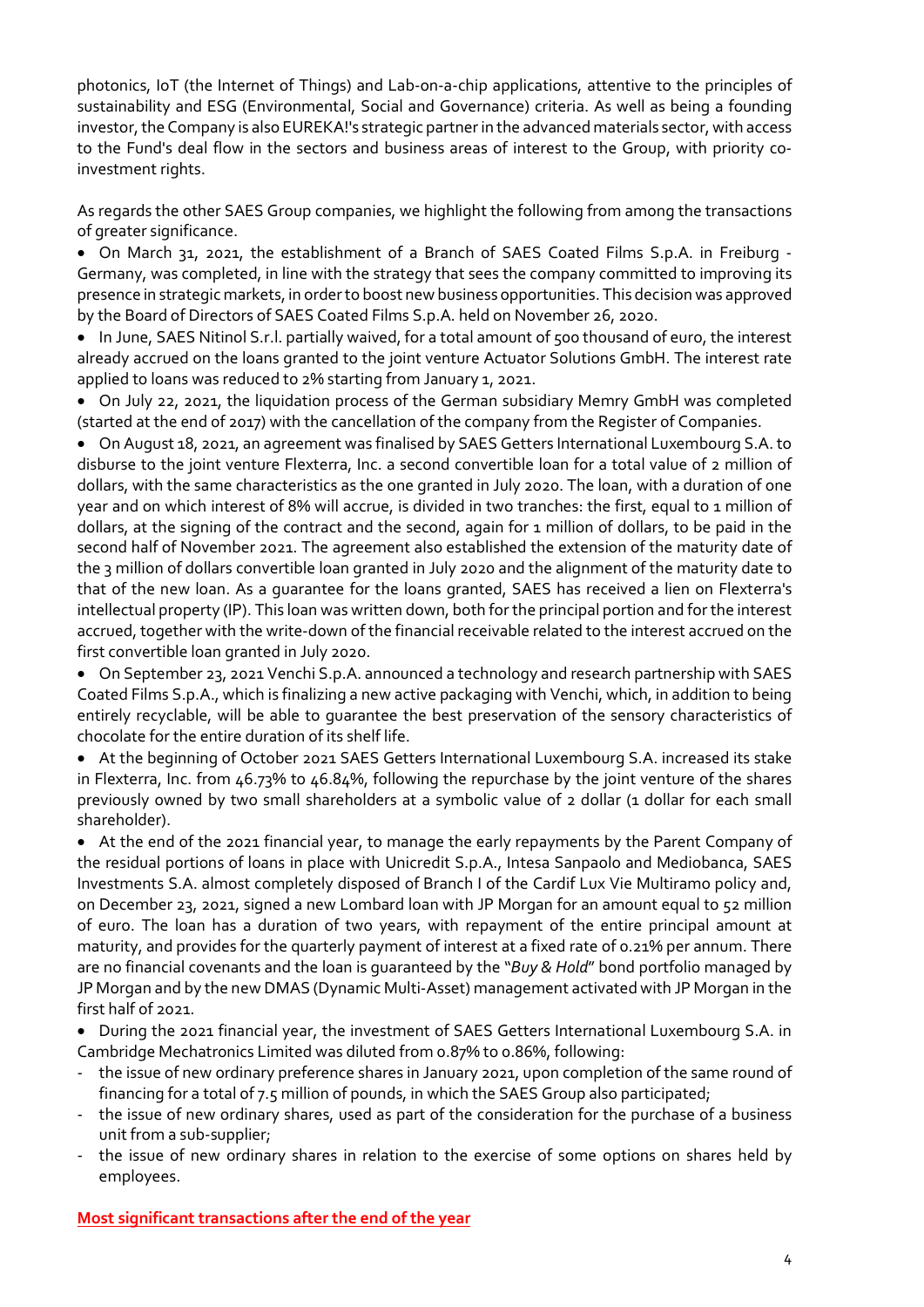The following transactions of greater significance which occurred after December 31, 2021 should be noted.

 On January 24, 2022, the Italian Branch of Memry Corporation was constituted, based in Lainate, which, together with the already operational German Branch, will facilitate Memry Corporation's commercial expansion on the European market and will carry out a scouting function, with the aim of increasing penetration of the Group in the health care sector.

 On January 31, 2022 the EUREKA! Fund - Technology Transfer ended its fundraising activity with a total collection of 62,675,500 euro. On February 16, 2022, following the sixth and final Closing, the Parent Company obtained a reimbursement related to both the costs and the investments of the fund, amounting to 5 thousand of euro and SAES' investment in the fund was diluted from 4.81% to 4.79%.

 On February 15, 2022, the Board of Directors of SAES Getters S.p.A. proposed the inclusion, from January 1, 2022, of the newly acquired Strumenti Scientifici Cinel S.r.l. in the scope of the national tax consolidation, together with the other Group companies that are already part of it. The respective Boards of Directors approved this inclusion at the beginning of March.

 On February 28, 2022, SAES RIAL Vacuum S.r.l. fully repaid the interest-bearing loan granted by the shareholder SAES Getters S.p.A. (principal portion equal to 49 thousand of euro). On the same date, the loan granted by the other shareholder, Rodofil S.r.l. (principal portion equal to 51 thousand of euro) was repaid.

 On March 1, 2022, SAES Getters S.p.A. confirmed its commitment to provide its subsidiary SAES Coated Films S.p.A. with the financial resources necessary for it to carry out ordinary business operations and to guarantee its business continuity as a going concern and, if necessary, to recapitalise the company in compliance with the provisions of the Italian Civil Code.

 On March 1, 2022 SAES Nitinol S.r.l. resolved to waive - subject to the approval of the same transaction by the Board of Directors of SAES Getters S.p.A., which subsequently intervened with a resolution of March 14, 2022, issued with the favourable opinion of the Related Parties Committee of March 8, 2022 - a further portion of interest accrued on the loans granted to the joint venture Actuator Solutions GmbH, equal to 300 thousand of euro.

 Regarding the investment completed in the EUREKA! venture capital fund on March 7, 2022, a payment of 49 thousand of euro was made, including both the portion of the management fee and other costs, and the portion of an investment made by the fund in the company NOVAC S.r.l.

The Board of Statutory Auditors, duly and promptly informed by the Directors, ascertained compliance of the aforesaid transactions with the law, with the By-laws and the principles of correct administration, ensuring that they were not manifestly imprudent or risky, or conflicting with the resolutions passed by the Shareholders' Meeting or such as to jeopardise the integrity of the company's assets.

# Ukraine - Russia conflict

Direct exposure of SAES in Russia, Ukraine and Belarus is marginal. Revenues of 2021, concentrated in Russia alone, were immaterial. The forecasts for 2022, drawn up before the crisis, also confirm the irrelevance of these markets. Moreover, SAES has no suppliers from these countries.

However, the unpredictable dynamics of the geopolitical, military and economic evolutions of the crisis, combined with the complex interdependencies between the world's economies and supply chains, do not allow the Company to provide reliable estimates on the impact of the crisis. The expected results of ordinary operations remain conditioned by the evolution of the global macroeconomic context and the consequent repercussions on the cost of raw materials and energy.

SAES has constituted transfunctional and corporate working groups (with particular attention to European situations), coordinated by headquarters, whose purpose is capturing the possible impacts and identifying trends and risks to identify and implement mitigation actions.

### Impact of the Covid-19 epidemic

The current year saw the gradual overcoming of the Covid-19 crisis. In particular, after a first quarter that had already shown some signs of recovery, although still burdened by the effects of the pandemic,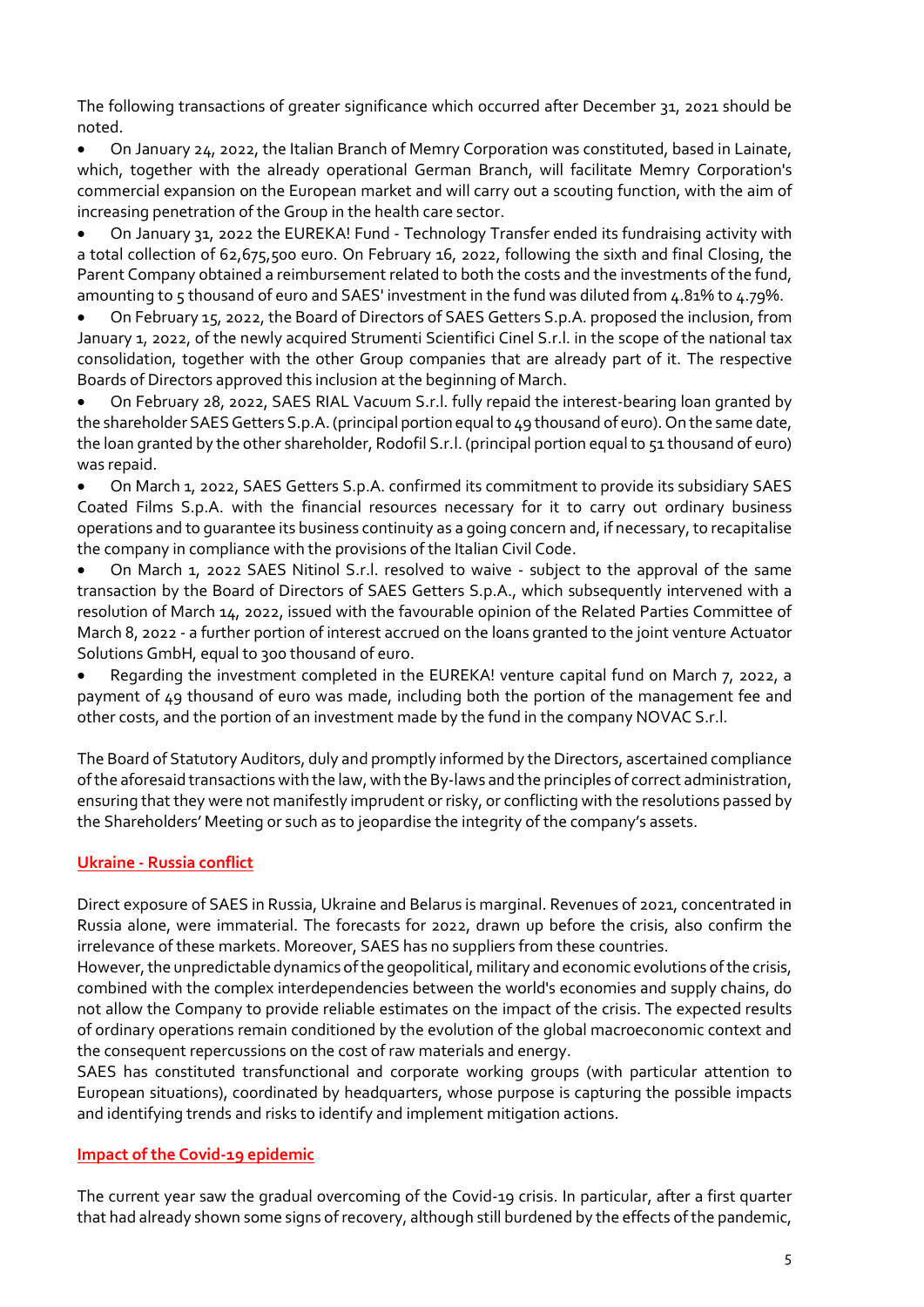especially on the Medical Division, starting from the second quarter of 2021 the sales of the medical sector returned to pre-Covid levels, thanks to the recovery of elective surgeries.

#### Going concern

The financial statements are prepared on the basis of business continuity as, even though in the presence of a difficult and uncertain economic and financial environment caused by the ongoing Covid-19 pandemic and the geopolitical tensions linked to the crisis between Russia and Ukraine, in the light of the results achieved in 2021 and, in particular, of the progressive increase in the Medical Division sales, that exceeded pre-Covid levels, there are no significant uncertainties regarding business continuity.

The duration and extent of the future spread of the Covid-19 pandemic and its related economic and financial effects remain difficult to forecast and are constantly monitored by the Company. It should also be noted that SAES' global presence, in terms of both manufacturing and sales, and its positioning in businesses considered essential, reduce the risk. In addition, the availability of unused credit lines constitutes a further guarantee of business continuity.

### Atypical and/or unusual transactions, including intra-group or related-party transactions

Pursuant to the Consob communications of February 20, 1997 and February 28, 1998, as well as to IAS 24 revised, we report that, also in 2021, transactions with subsidiaries, associated companies or joint ventures and with other related parties of the SAES Group continued.

As regards the subsidiaries, these transactions were mostly commercial, and regarded purchases and sales of raw materials, semi-finished goods, finished products, tangible assets, royalties and various services. Cash pooling agreements are in place with several Group companies as well as loan agreements. Agreements for the provision of commercial, technical, IT, administrative, legal and financial services for the analysis of specific projects are also in force with several subsidiaries. The Board of Statutory Auditors was informed that all contracts were concluded at economic and financial market or standard conditions.

The equity and economic transactions with subsidiaries and jointly-controlled companies of SAES Getters S.p.A. are summarised below.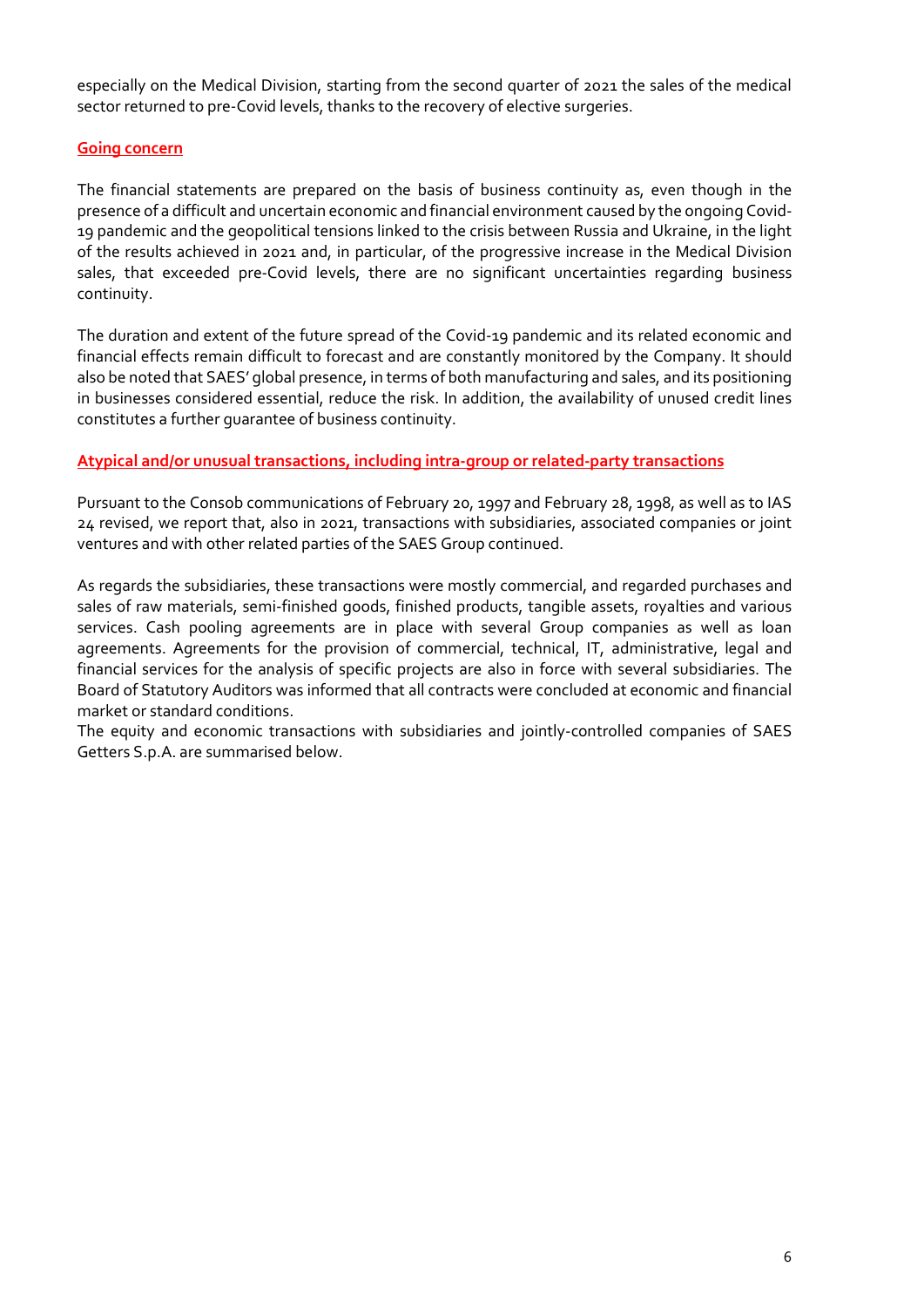#### (thousands of euro)

| (thousands of euro)<br><b>Legal Entity</b>                                    | Reiceivables   | Payables           | <b>Revenues</b>  | <b>Expenses</b>           | Obligations       |
|-------------------------------------------------------------------------------|----------------|--------------------|------------------|---------------------------|-------------------|
|                                                                               | 2020           | 2020               | 2020             | 2020                      | $2020 (*)$        |
|                                                                               |                |                    |                  |                           |                   |
| S.G.G. Holding S.p.A.                                                         | $\theta$       | $\bf{0}$           | $\boldsymbol{0}$ | $\theta$                  | 0                 |
| SAES Getters/USA, Inc.                                                        | 1,457          | 116                | 6,599            | 868                       | 4,000             |
| Spectra-Mat, Inc.                                                             | 122            | $\Omega$           | 162              |                           | $\Omega$          |
| SAES Getters Export, Corp                                                     | $\overline{0}$ | $\Omega$           | $\theta$         | $\mathbf{0}$              |                   |
| SAES Smart Materials, Inc.                                                    | 137            | 101                | 176              | 626                       |                   |
| Memry Corporation                                                             | 912            | 146                | 1,253            | 1,245                     |                   |
| SAES Getters Korea Corporation                                                | 260            |                    | 1,245            | 25                        |                   |
| SAES Getters (Nanjing) Co., Ltd.                                              | 249            | 78                 | 1,634            | 278                       |                   |
| SAES Getters International S.A.                                               | $\mathbf{0}$   | 17,108             | $\theta$         | 107                       | $\theta$          |
| SAES Innovative Packaging S.r.l. (**)                                         | 16             | 2,697              | 13               | 3                         | 448               |
| SAES Nitinol S.r.l.                                                           | 43             | 451                | 11               |                           | $\Omega$          |
|                                                                               | 2,606          | 10                 | 605              | $\tau$                    | 59                |
| SAES Coated Films S.p.A.                                                      |                | $\theta$           | 4                | $\boldsymbol{0}$          | $\boldsymbol{0}$  |
|                                                                               | 4              |                    |                  | 2                         | 35                |
| SAES Coated Films - German Branch<br>Strumenti Scientifici Cinel S.r.l. (***) | 233            | $\Omega$           | 198              |                           |                   |
| SAES Investments S.A.                                                         | 48,801         | 161                | 290              | 161                       | $\Omega$          |
|                                                                               | 121            | 56                 | 751              | 208                       | $\Omega$          |
| SAES RIAL Vacuum S.r.l.<br>Actuator Solutions GmbH                            | 41             | $\theta$           | 414              | 299                       | 1,250             |
| Flexterra, Inc.<br><b>Total</b>                                               | 85<br>55,087   | $\theta$<br>20,924 | 87<br>13,441     | $\boldsymbol{0}$<br>3,829 | $\theta$<br>5,792 |

- S.G.G. Holding S.p.A., relative majority shareholder that, as at December 31, 2021, held 34.44% of the ordinary shares of SAES Getters S.p.A. On April 28, 2021, S.G.G. Holding S.p.A. collected dividends from SAES Getters S.p.A. for a total of 2 million of euro.

Please note that at the beginning of September 2021, S.G.G. Holding S.p.A. accrued the increase in voting rights in relation to an additional n. 2,198,713 ordinary shares of SAES Getters S.p.A. and overall holds 51.15% of the voting rights.

- Actuator Solutions GmbH, a joint venture 50% jointly owned by SAES Group and Alfmeier Präzision Group, focusing on the development, manufacturing and marketing of actuators based on SMA technology.

With regard to Actuator Solutions GmbH, in 2021, the Company had a commercial relationship (sale of raw materials and semi-finished products) and performed various services (in particular, development services and accessory/administrative activities), which are charged back under a service contract. Moreover, there is a sales agreement in place between the Company and Actuator Solutions GmbH that envisages recognition to the joint venture of sales commissions on SMA wire procured for SAES Getters S.p.A. from the business activities of Actuator Solutions. Against this agreement, no commissions accrued in favour of Actuator Solutions GmbH in 2021.

Please note that the subsidiary SAES Nitinol S.r.l. granted several interest-bearing loans to the joint venture Actuator Solutions GmbH. As at December 31, 2021, the financial debt of Actuator Solutions GmbH towards SAES Nitinol S.r.l. was equal to a total of 9.8 million of euro, including 1.8 million of euro in interest accrued and not yet paid. The interest rate applied to loans granted was reduced from 6% to 2% starting from January 1, 2021, and, in June 2021, SAES Nitinol S.r.l. partially waived the interest accrued in the period 2016-2018 (overall amount of the waiver was 500 thousand of euro).

The total amount of the financial receivable (both principal and interest) held by SAES Nitinol S.r.l. from the German joint venture was already fully written off at the end of the previous financial year; as at December 31, 2021, an additional write-down was made on the financial receivable corresponding to the interest accrued in the current year (160 thousand of euro) since SAES management believes it is unlikely to be recovered.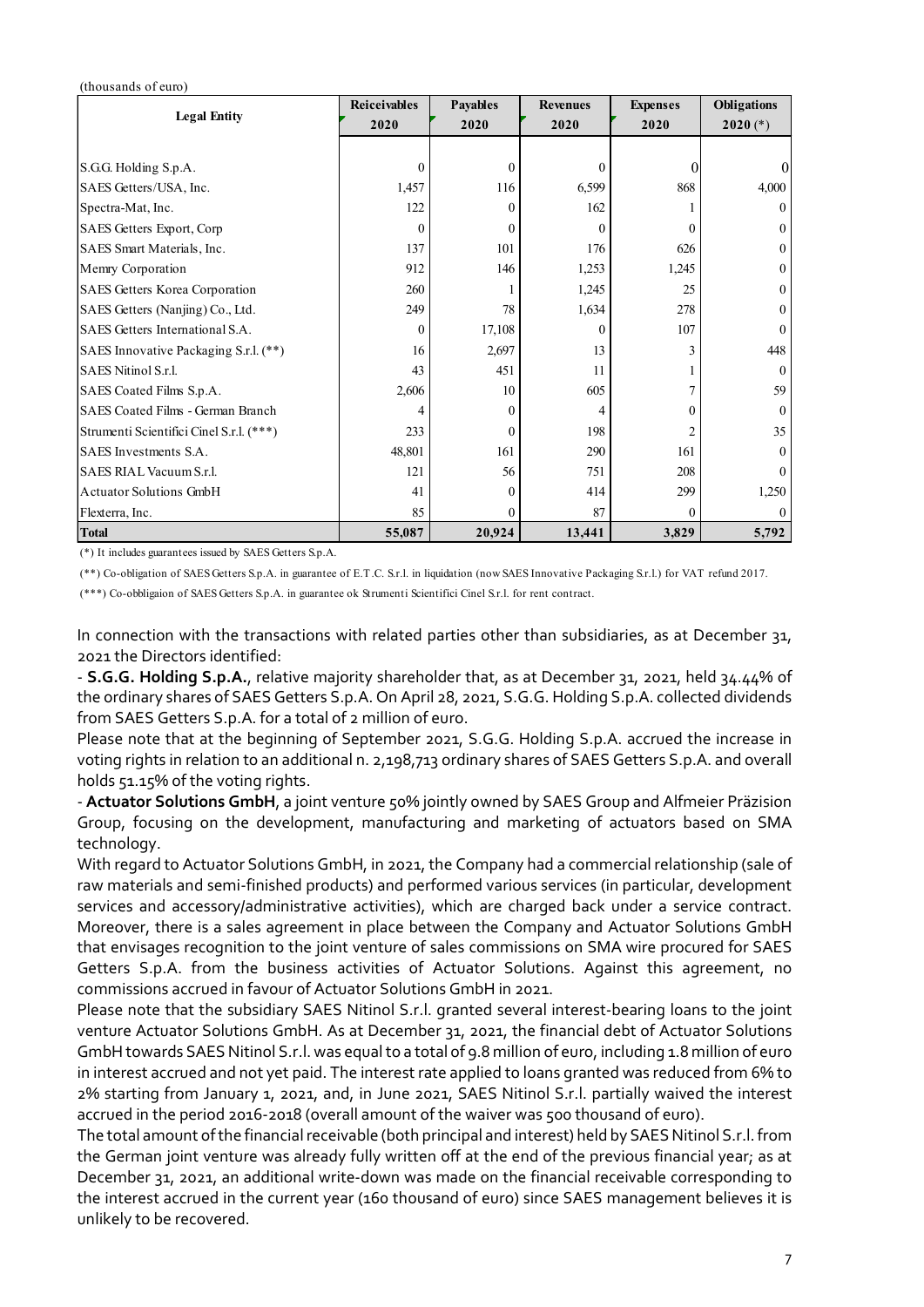Lastly, please note that on July 2, 2021 SAES Getters S.p.A. signed a convertible loan worth 1.5 million of euro in favour of the German company Rapitag GmbH: the loan agreement provides that the resources provided by SAES will be used by Rapitag for the prototyping activity carried out through the joint venture Actuator Solutions GmbH as an exclusive contractor. In particular, the loan was granted by SAES in two tranches, of which the second, for a total of 740 thousand of euro, paid in five successive instalments for an amount of 148 thousand of euro each, corresponding to the progress of the prototyping activity carried out by the joint venture Actuator Solutions GmbH and invoiced by the latter to Rapitag GmbH.

- SAES RIAL Vacuum S.r.l., a joint venture between SAES Getters S.p.A. and Rodofil S.r.l., focusing on the design and production of integrated vacuum components and systems for accelerators, for the research, as well as for industrial systems and devices.

The Company has business relationships with SAES RIAL Vacuum S.r.l. (purchase and sale of raw materials, components and processing for the production of vacuum systems) and performs various services for this, mainly sales, marketing activities and administrative support, which are charged back under a service agreement. Furthermore, there is an onerous contract in place between SAES Getters S.p.A. and SAES RIAL Vacuum S.r.l. for the granting of a non-exclusive user license for the use of the SAES brand and name, without territorial limitations.

Finally, SAES Getters S.p.A granted a loan of 49 thousand of euro, aimed at financially supporting SAES RIAL Vacuum S.r.l. operations.

- Flexterra, Inc., a joint venture of SAES Getters International Luxembourg S.A. based in Skokie (USA), established at the end of 2016 for the development, production and the commercialisation of materials and devices used in fully flexible displays.

- Flexterra Taiwan Co., Ltd., a company established at the beginning of 2017, wholly owned by the joint venture Flexterra, Inc.

With regard to Flexterra, Inc. and its subsidiary, the Company provides some administrative services, as well as legal, financial and tax support, as well as assistance in joint venture research and development activities, including the management of patents. These services are charged back under a service fees contract.

Lastly, SAES Getters International Luxembourg S.A. subscribed two convertible loans in favour of the joint venture Flexterra, Inc., respectively of the value of 3 million of dollars (granted on July 16, 2020) and of the value of 2 million of dollars (the first tranche of 1 million of dollars paid on August 18, 2021 and the second tranche, of the same amount, paid in the second half of November 2021), to be repaid in cash or in the form of equity upon the occurrence of certain conditions, with an 8% annual interest. As a guarantee for the loans granted, SAES has received a lien on Flexterra's intellectual property (IP).

The financial receivable relating to the first convertible loan had been fully written down (both principal and interest) as at December 31, 2020, while as at December 31, 2021 the additional write-down of the financial receivable corresponding to the interest accrued during the year was carried out (243 thousand of dollars, equal to 215 thousand of euro); as at December 31, 2021, the entire financial receivable was then written down (both principal and interest) corresponding to the second convertible loan (a total of 2,040 thousand of dollars, equal to 1,769 thousand of euro): despite the progress of the Flexterra project and the confirmation of the business opportunity, due to the lengthening of the development time horizon and the consequent increased uncertainties on the commercial success of the initiative, it was decided to proceed with the write-down, considering the receivables difficult to recover, on the basis of information currently available.

- Key Managers, these include the members of the Board of Directors, including non-executive directors, and the members of the Board of Statutory Auditors.

The Group Human Resources Manager, the Group Legal/Compliance & Internal Audit Manager (who ceased their work relationship with SAES Getters S.p.A. on May 31, 2021) and the Group Research Lab Manager are also considered key managers. Their close relatives are also considered connected parties. In this respect, please note that Ginevra della Porta and Lorenzo della Porta, children of Massimo della Porta, were employed by SAES Getters S.p.A. and the subsidiary SAES Coated Films S.p.A., respectively.

The following tables show the total values of transactions between the Company and its related parties - other than subsidiaries - in 2020 and 2021.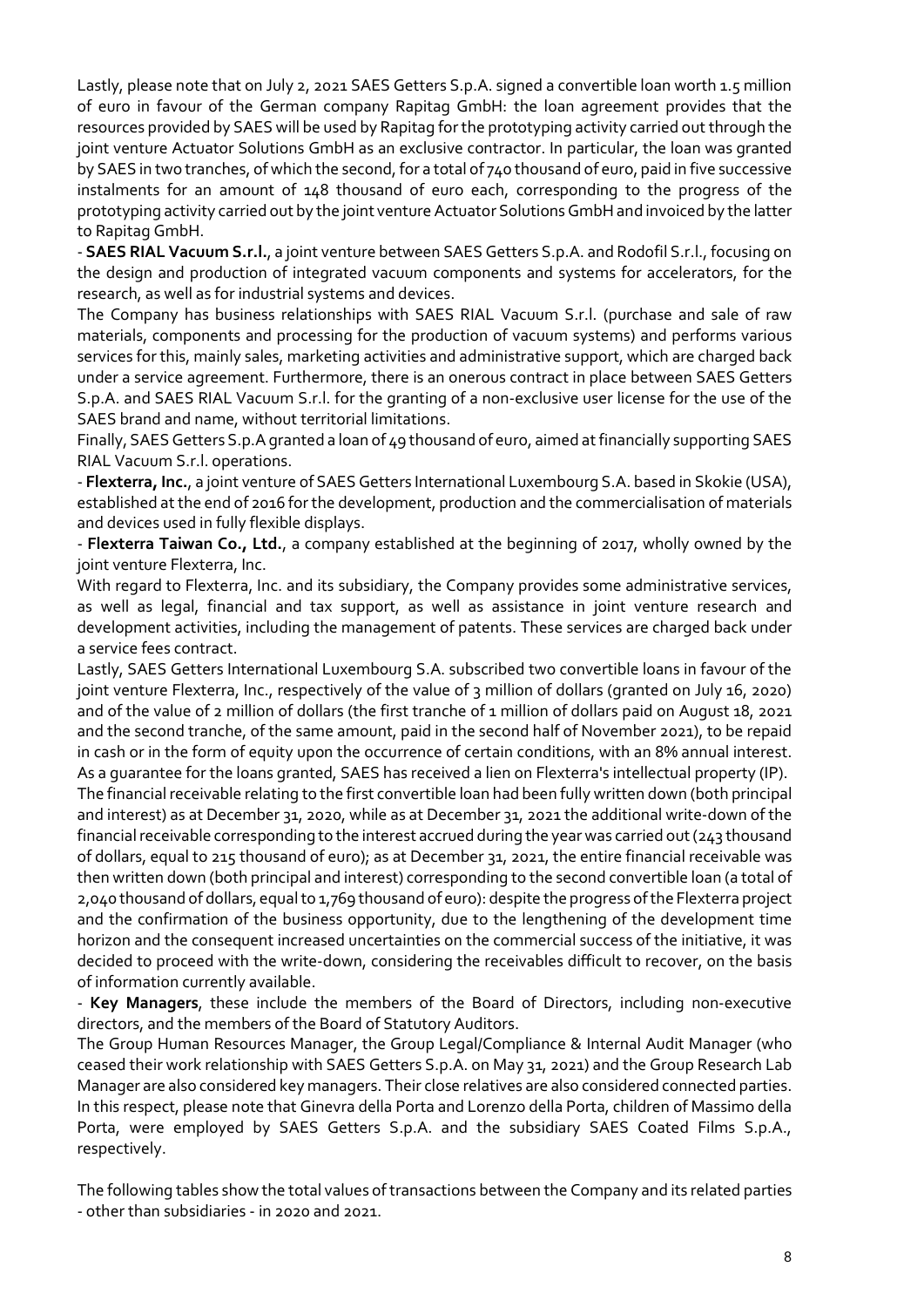| (thousands of euro)                                                                       |                       |                                         |                 |                                            |                                         | <b>Expenses recharge</b> |                                            |                                   |                             |                                            |                                   |                                                               |                          |
|-------------------------------------------------------------------------------------------|-----------------------|-----------------------------------------|-----------------|--------------------------------------------|-----------------------------------------|--------------------------|--------------------------------------------|-----------------------------------|-----------------------------|--------------------------------------------|-----------------------------------|---------------------------------------------------------------|--------------------------|
| December 31, 2021<br>${\bf Net\, sales}$                                                  | Cost of goods<br>sold | Research and<br>development<br>expenses | elling expens   | General and<br>adminis trative<br>expenses | Research and<br>development<br>expenses | elling expense           | General and<br>adminis trative<br>expenses | <b>Other income</b><br>(expenses) | nancial incol<br>(expenses) | Trade<br>$\operatorname{\mathsf{receive}}$ | <b>Trade payable</b>              | Tax<br>consolidation<br>receivables<br>from Parent<br>Company | Financial<br>receivables |
| GG Holding S.p.A.<br>SAES RIAL Vacuum S.r.l.                                              | (208)<br>72'          |                                         |                 |                                            |                                         |                          |                                            |                                   |                             |                                            | (56)                              |                                                               |                          |
| <b>Actuator Solutions GmbI</b><br>Flexterra, Inc<br>Total                                 | 1,061<br>(208)        |                                         |                 |                                            |                                         |                          |                                            | (299)<br>(294)                    |                             | 197                                        | (56)                              |                                                               |                          |
| (thousands of euro)                                                                       |                       |                                         |                 |                                            |                                         | <b>Expenses recharge</b> |                                            |                                   |                             |                                            |                                   |                                                               |                          |
| December 31, 2020<br><b>Net sales</b>                                                     | Cost of goods<br>sold | Research an<br>development              | ielling expense | General and<br>administrative              | Research and<br>development             | Selling expense          | General and<br>adminis trative             | Other incom<br>(expenses)         | nancial incom<br>(expenses) | Trade<br>receivables                       | Trade payable                     | Tax<br>consolidatio<br>receivables                            | Financial<br>receivables |
| S.G.G. Holding S.p.A.                                                                     |                       | expenses                                |                 | expenses                                   | expenses                                |                          | expenses                                   |                                   |                             |                                            |                                   | from Parent<br>Company                                        |                          |
| SAES RIAL Vacuum S.r.l.<br><b>Actuator Solutions GmbH</b><br>Flexterra, Inc.              | 97<br>(198)<br>70     |                                         |                 |                                            |                                         |                          |                                            | (300)                             |                             | 318<br>252                                 | (18)                              |                                                               |                          |
| Total                                                                                     | 1,685<br>(198)        |                                         |                 |                                            | 65                                      | 10                       |                                            | (300)                             |                             | 618                                        | (18)                              |                                                               |                          |
| The following table shows the remuneration of key managers as identified above.           |                       |                                         |                 |                                            |                                         |                          |                                            |                                   |                             |                                            |                                   |                                                               |                          |
|                                                                                           |                       |                                         |                 |                                            |                                         |                          |                                            |                                   |                             |                                            |                                   |                                                               |                          |
| (thousands of euro)                                                                       |                       |                                         |                 |                                            |                                         |                          |                                            |                                   | 2021                        |                                            | December 31, December 31,<br>2020 |                                                               | <b>Difference</b>        |
| Short term employee benefits                                                              |                       |                                         |                 |                                            |                                         |                          |                                            |                                   | 4,276                       |                                            | 3,967                             |                                                               | 309                      |
| Post employment benefits                                                                  |                       |                                         |                 |                                            |                                         |                          |                                            |                                   |                             | $\boldsymbol{0}$                           | $\theta$                          |                                                               | $\boldsymbol{0}$         |
| Other long term benefits                                                                  |                       |                                         |                 |                                            |                                         |                          |                                            |                                   | 533                         |                                            | 1,290                             |                                                               | (757)                    |
| Termination benefits                                                                      |                       |                                         |                 |                                            |                                         |                          |                                            |                                   | 1,479                       |                                            | 1,740                             |                                                               | (261)                    |
|                                                                                           |                       |                                         |                 |                                            |                                         |                          |                                            |                                   | $\sqrt{ }$                  |                                            |                                   |                                                               | $\overline{0}$           |
| Payments in shares                                                                        |                       |                                         |                 |                                            |                                         |                          |                                            |                                   |                             |                                            |                                   |                                                               |                          |
| Other benefits<br>Total remuneration provided to managers with strategic responsibilities |                       |                                         |                 |                                            |                                         |                          |                                            |                                   |                             |                                            |                                   |                                                               | $\boldsymbol{0}$         |

| December 31, 2021                                                                                                                                                                                                                                                                                                                                                                            | <b>Net sales</b> | Cost of good | Research and<br>development<br>expenses | <b>Selling expenses</b> | General and<br>administrative<br>expenses  | <b>Research</b> and<br>development<br>expenses | <b>Selling expenses</b>  | General and<br>administrative<br>expenses  | (expenses)                        | inancial income<br>(expenses) | receivables          | <b>Trade payable</b>      | cons olidatio<br>receivables<br>from Parent<br>Compan | Financial<br>receivables |
|----------------------------------------------------------------------------------------------------------------------------------------------------------------------------------------------------------------------------------------------------------------------------------------------------------------------------------------------------------------------------------------------|------------------|--------------|-----------------------------------------|-------------------------|--------------------------------------------|------------------------------------------------|--------------------------|--------------------------------------------|-----------------------------------|-------------------------------|----------------------|---------------------------|-------------------------------------------------------|--------------------------|
| S.G.G Holding S.p.A.<br>SAES RIAL Vacuum S.r.<br><b>Actuator Solutions GmbF</b>                                                                                                                                                                                                                                                                                                              |                  | (208)        |                                         |                         |                                            |                                                |                          |                                            | (299)                             |                               |                      |                           |                                                       |                          |
| Flexterra, Inc.<br>Total                                                                                                                                                                                                                                                                                                                                                                     | 1,061            | (208)        |                                         |                         |                                            |                                                |                          |                                            | (294)                             |                               | 197                  | (56)                      |                                                       |                          |
|                                                                                                                                                                                                                                                                                                                                                                                              |                  |              |                                         |                         |                                            |                                                |                          |                                            |                                   |                               |                      |                           |                                                       |                          |
| (thousands of curo)                                                                                                                                                                                                                                                                                                                                                                          |                  |              |                                         |                         |                                            |                                                | <b>Expenses recharge</b> |                                            |                                   |                               |                      |                           | Tax                                                   |                          |
| December 31, 2020                                                                                                                                                                                                                                                                                                                                                                            | Net sales        | Cost of good | Research and<br>development<br>expenses | Selling expenses        | General and<br>adminis trative<br>expenses | <b>Research and</b><br>development<br>expenses | Selling expense          | General and<br>adminis trative<br>expenses | <b>Other income</b><br>(expenses) | ancial income<br>(expenses)   | Trade<br>receivables | <b>Trade payable</b>      | cons olidation<br>receivables<br>from Parent          | Financial<br>receivables |
| S.G.G. Holding S.p.A.<br>SAES RIAL Vacuum S.r.l<br><b>Actuator Solutions GmbH</b>                                                                                                                                                                                                                                                                                                            |                  |              |                                         |                         |                                            |                                                |                          |                                            | (300)                             |                               |                      |                           | Company                                               |                          |
| Flexterra, Inc.<br>Total                                                                                                                                                                                                                                                                                                                                                                     | 1,685            | (198)        |                                         |                         |                                            | 65                                             |                          |                                            | (300)                             |                               | 618                  | (18)                      |                                                       |                          |
|                                                                                                                                                                                                                                                                                                                                                                                              |                  |              |                                         |                         |                                            |                                                |                          |                                            |                                   |                               |                      | December 31, December 31. |                                                       | <b>Difference</b>        |
| (thousands of euro)                                                                                                                                                                                                                                                                                                                                                                          |                  |              |                                         |                         |                                            |                                                |                          |                                            |                                   | 2021                          |                      | 2020                      |                                                       |                          |
| Short term employee benefits                                                                                                                                                                                                                                                                                                                                                                 |                  |              |                                         |                         |                                            |                                                |                          |                                            |                                   | 4,276                         |                      | 3,967                     |                                                       | 309                      |
| Post employment benefits                                                                                                                                                                                                                                                                                                                                                                     |                  |              |                                         |                         |                                            |                                                |                          |                                            |                                   |                               |                      |                           |                                                       |                          |
| Other long term benefits                                                                                                                                                                                                                                                                                                                                                                     |                  |              |                                         |                         |                                            |                                                |                          |                                            |                                   | 533                           |                      | 1,290                     |                                                       | (757)                    |
| Termination benefits                                                                                                                                                                                                                                                                                                                                                                         |                  |              |                                         |                         |                                            |                                                |                          |                                            |                                   | 1,479                         |                      | 1,740                     |                                                       | (261)                    |
| Payments in shares                                                                                                                                                                                                                                                                                                                                                                           |                  |              |                                         |                         |                                            |                                                |                          |                                            |                                   |                               |                      |                           |                                                       |                          |
| Other benefits                                                                                                                                                                                                                                                                                                                                                                               |                  |              |                                         |                         |                                            |                                                |                          |                                            |                                   |                               |                      |                           |                                                       |                          |
| Total remuneration provided to managers with strategic responsibilities                                                                                                                                                                                                                                                                                                                      |                  |              |                                         |                         |                                            |                                                |                          |                                            |                                   | 6,288                         |                      | 6,997                     |                                                       | (709)                    |
| As at December 31, 2021, the amount due to key managers of the Company was equal to 3,935<br>thousand of euro compared to a payable of 7,121 thousand of euro as at December 31, 2020. The<br>decrease is mainly attributable to the payment, which took place in May 2021, of the three-year<br>propositive incontrue of the Eventius Directors and less means as the Company which matured |                  |              |                                         |                         |                                            |                                                |                          |                                            |                                   |                               |                      |                           |                                                       |                          |

As at December 31, 2021, the amount due to key managers of the Company was equal to 3,935 thousand of euro compared to a payable of 7,121 thousand of euro as at December 31, 2020. The decrease is mainly attributable to the payment, which took place in May 2021, of the three-year monetary incentive plans of the Executive Directors and key managers of the Company, which matured on December 31, 2020, as well as the lower payable for variable remuneration of the Directors.

Pursuant to the Consob communications of February 20, 1997 and February 28, 1998, as well as to IAS 24 (revised), it should be noted that also in 2021 all related party transactions were carried out in the ordinary course of business, at economic and financial conditions in line with standard market conditions.

# Audit Firm

Deloitte & Touche S.p.A., the firm appointed to audit the consolidated and separate financial statements of SAES Getters S.p.A. and to perform the statutory audit of accounts pursuant to Article 150, paragraph 3 of Italian Legislative Decree 58/1998, issued the certification reports on March 29, 2022 and gave an opinion without findings and without requests for information on the consolidated and separate financial statements of the year 2021.

We held meetings, including of an informal nature, with the representatives of the firm Deloitte & Touche S.p.A., and during said meetings no significant data or information to be pointed out in this report were ascertained.

The Board of Statutory Auditors acknowledges to have received, pursuant to Article 19, paragraph 3, of Italian Legislative Decree 39/2010, the report of the independent auditors explaining essential issues that arose during the statutory audit and any significant shortcomings that emerged in the internal control system in connection with the financial disclosure process. The report shows that no significant shortcomings have been identified in the preparation of the financial statements.

The Board also acknowledges to have received from the audit firm, pursuant to Article 17, paragraph 9, letter a) of Italian Legislative Decree 39/2010 confirmation of its independence, to have had information on the services other than the statutory audit provided to the Company also by entities belonging to the Deloitte & Touche S.p.A.'s network and to lastly have discussed, pursuant to Article 17, paragraph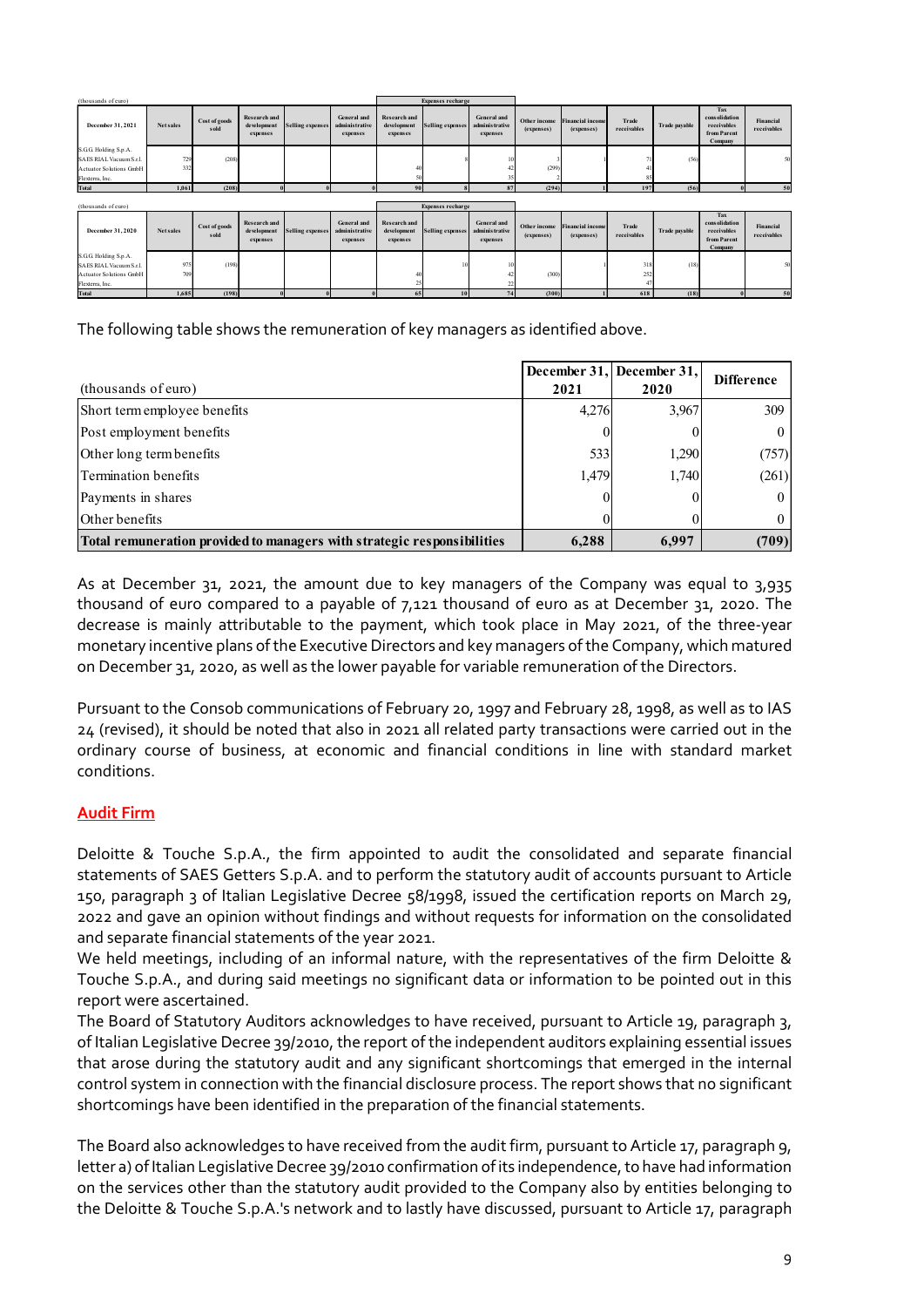9, letter b) of the same decree, the risks concerning its independence and the measures taken to limit these risks with the audit firm.

# Indication of any additional engagements with the audit firm and/or parties associated with the firm in long-term relationships

As regards the additional tasks appointed to the audit firm and/or to parties associated with the firm in long-term relationships (other auditing services, tax consultancy services and other services other than the audit), reference is made to the information given by the Company in the Explanatory notes to the consolidated financial statements, pursuant to Article 149-duodecies of the Issuers' Regulations on disclosure of fees.

#### Indication of the presence of approvals issued under law during the year

In 2021, the Board of Statutory Auditors approved:

the adjustment made for 2020 to the fees to be paid to Deloitte & Touche S.p.A. in connection with the statutory audit appointment granted for the years from 2013 to 2021 with resolution of the ordinary Shareholders' Meeting on April 23, 2013 ("2013-2021 Statutory Audit Appointment");

the adjustment made for 2020 to the fees to be paid, again, to Deloitte & Touche S.p.A. in connection with the appointment concerning the limited review of the Consolidated non-financial statement of SAES Getters S.p.A. and of its subsidiaries granted for the years from 2017 to 2021 with resolution of the ordinary Shareholders' Meeting on April 24, 2018.

With reference to 2021, the Board of Statutory Auditors was also called upon to approve in 2022:

the payment of a fee, for the year 2021, in relation to the limited audit of the interim reporting package prepared by the company SAES Investments S.A.

the payment of an additional fee to be paid to the company Deloitte & Touche S.p.A. in relation to the additional auditing activity pertaining to the opinion regarding the compliance of the draft financial statements and consolidated financial statements of SAES Getters S.p.A. with the provisions of Delegated Regulation (EU) 2019/815 (ESEF);

the adjustment made for 2021 to the fees to be paid, again, to Deloitte & Touche S.p.A. in connection with the appointment concerning the limited review of the Consolidated non-financial statement of SAES Getters S.p.A. and of its subsidiaries granted for the years from 2017 to 2021 with resolution of the ordinary Shareholders' Meeting on April 24, 2018.

### Presentation of complaints pursuant to Article 2408 of the Italian Civil Code and allegations

With reference to the year ended December 31, 2021, the Board of Statutory Auditors did not receive any complaints pursuant to Article 2408 of the Italian Civil Code.

### Consob sanction procedure

With reference to the administrative sanction proceedings initiated by Consob against SAES Getters S.p.A. for violation of current regulations on public disclosure of inside information ("MAR"), with reference to the press release regarding the agreement to sell the gas purification business, finalized in mid-year 2018, the Company provided to pay the sanction amounting to 80 thousand of euro at the start of 2021. The amount was allocated at the end of the 2020 financial year to a special liability provision, appropriately used in 2021. In spite of the fact that the sanction was paid, SAES Getters S.p.A. has decided to appeal this judgement in court.

### Correct administration - Organizational structure and its amendments

The Company is managed with expertise in observance of the rules of law and of the By-laws. We attended the Shareholders' Meeting and the meetings of the Board of Directors, and the meetings of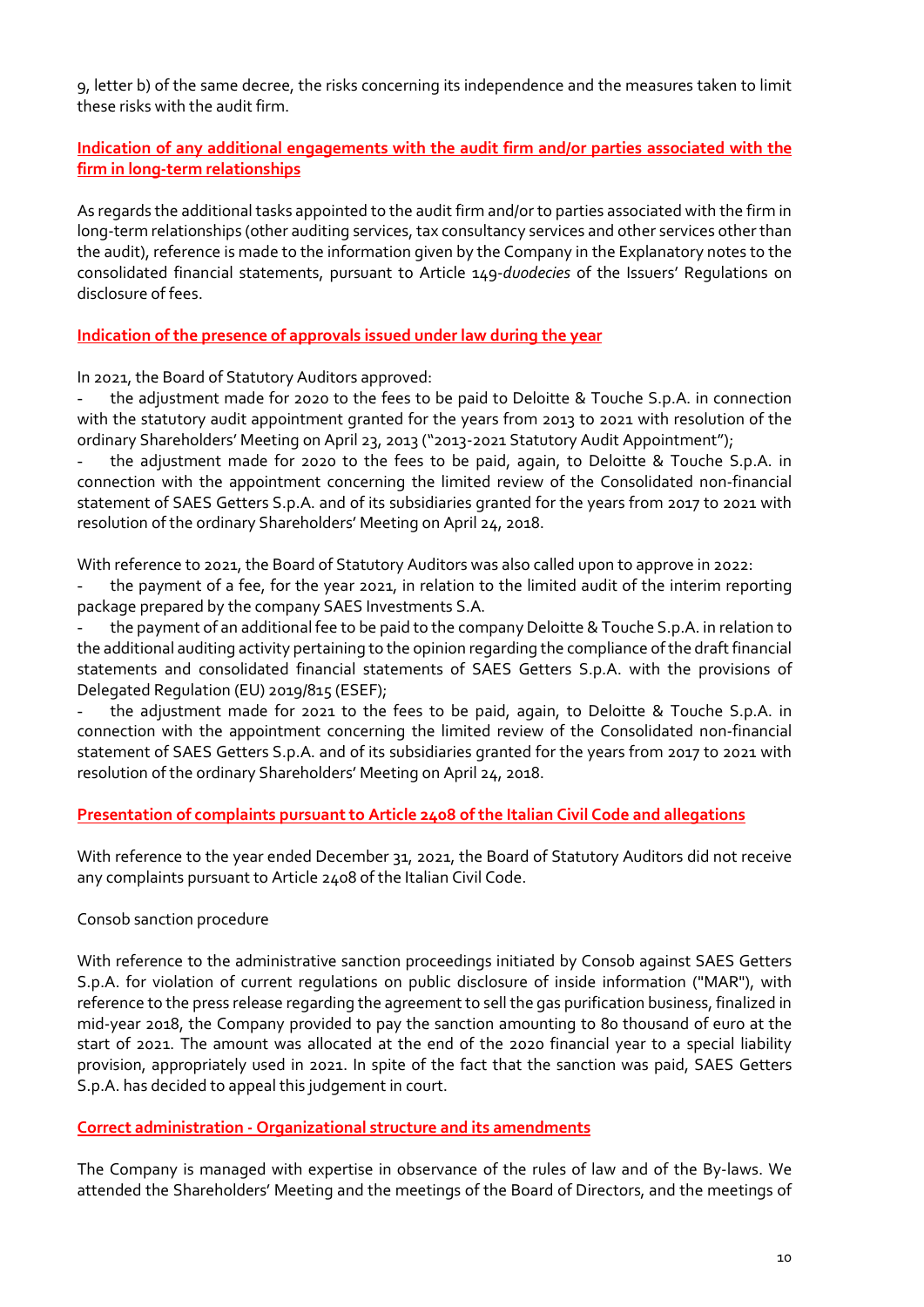the other established committees for which our presence is required, held in observance of the statutory and legislative rules that govern their functioning.

The Board of Statutory Auditors monitored, within the scope of its competence, the suitability of the administrative-accounting system, and the reliability with which this correctly represents management activities, acquiring information from the heads of the respective functions, from the audit firm, Deloitte & Touche S.p.A., and from the review of company documentation: in this regard, it has no observations to make. During the year, the technical characteristics of the administrative staff were found to be suited to the company needs. established committees for which our presence is required, held in observance of the<br>
ord legislative rules that govern their functioning.<br>
of Statutory Auditions acquired knowledge and monitored, to the extent of its comp

| omments to make. The mandates and powers meet the needs of the Company and are adequate for<br>e evolving company management. The Board of Statutory Auditors believes that the overall                                                                                                                                                                   |              |              |            |            |
|-----------------------------------------------------------------------------------------------------------------------------------------------------------------------------------------------------------------------------------------------------------------------------------------------------------------------------------------------------------|--------------|--------------|------------|------------|
| ganisational structure of the Company is appropriate for the size of the Group.                                                                                                                                                                                                                                                                           |              |              |            |            |
| ne Board of Statutory Auditors monitored, within the scope of its competence, the suitability of the<br>ministrative-accounting system, and the reliability with which this correctly represents management<br>tivities, acquiring information from the heads of the respective functions, from the audit firm,                                           |              |              |            |            |
| eloitte & Touche S.p.A., and from the review of company documentation: in this regard, it has no<br>oservations to make. During the year, the technical characteristics of the administrative staff were<br>und to be suited to the company needs.<br>'e provide below the number of employees of SAES Getters S.p.A. by category:<br>Company's employees | December 31, | December 31, | Average    | Average    |
| Managers                                                                                                                                                                                                                                                                                                                                                  | 2021<br>47   | 2020<br>44   | 2021<br>46 | 2020<br>44 |
| Employees and middle management                                                                                                                                                                                                                                                                                                                           | 200          | 193          | 198        | 190        |
| Workers                                                                                                                                                                                                                                                                                                                                                   | 185          | 179          | 186        | 187        |

### Internal control and risk management system - Administrative-accounting system

The internal control and corporate risk management system (hereinafter also referred to as "SCIGR") is managed and monitored by the Board of Directors, the Director responsible for the internal control and risk management system, the Audit, Risk and Sustainability Committee, the Internal Audit Function, the Supervisory Body and the Board of Statutory Auditors, each with specific tasks within the scope of their role and relevant responsibilities. The SCIGR framework adopted by the Company implements the components of the "CoSO Framework" model, recognized internationally as the best practice of reference for representing and assessing the internal control system. It should also be noted that:

 the Chairman of the Board of Statutory Auditors attends, as a guest, the meetings of the Audit, Risk and Sustainability Committee and the Remuneration and Appointments Committee and of the Committee for Transaction with Related Parties;

**Example 3 Statutory Auditor is member of the Supervisory Body, the body that promoted and supported the** correct implementation of the Organisational Model pursuant to Italian Law 231/2001 also during 2021. During the year, the Board of Statutory Auditors found no particular critical issues or anomalies requiring mention in this report as part of its supervision of the effectiveness of the system and observance of the law, also following periodic meetings with the aforesaid parties.

### Subsidiaries

As established in the internal control model adopted by the Company, the Manager in charge of preparing the company's accounting documents ensures the circulation and updating of the control rules of the subsidiaries, ensuring that they are in line with the Group's principles. On this aspect, the Board fully refers to the detailed information provided in the specific paragraph of the Report on corporate governance and ownership (pursuant to Article 123 of the TUF - Consolidated Finance Law),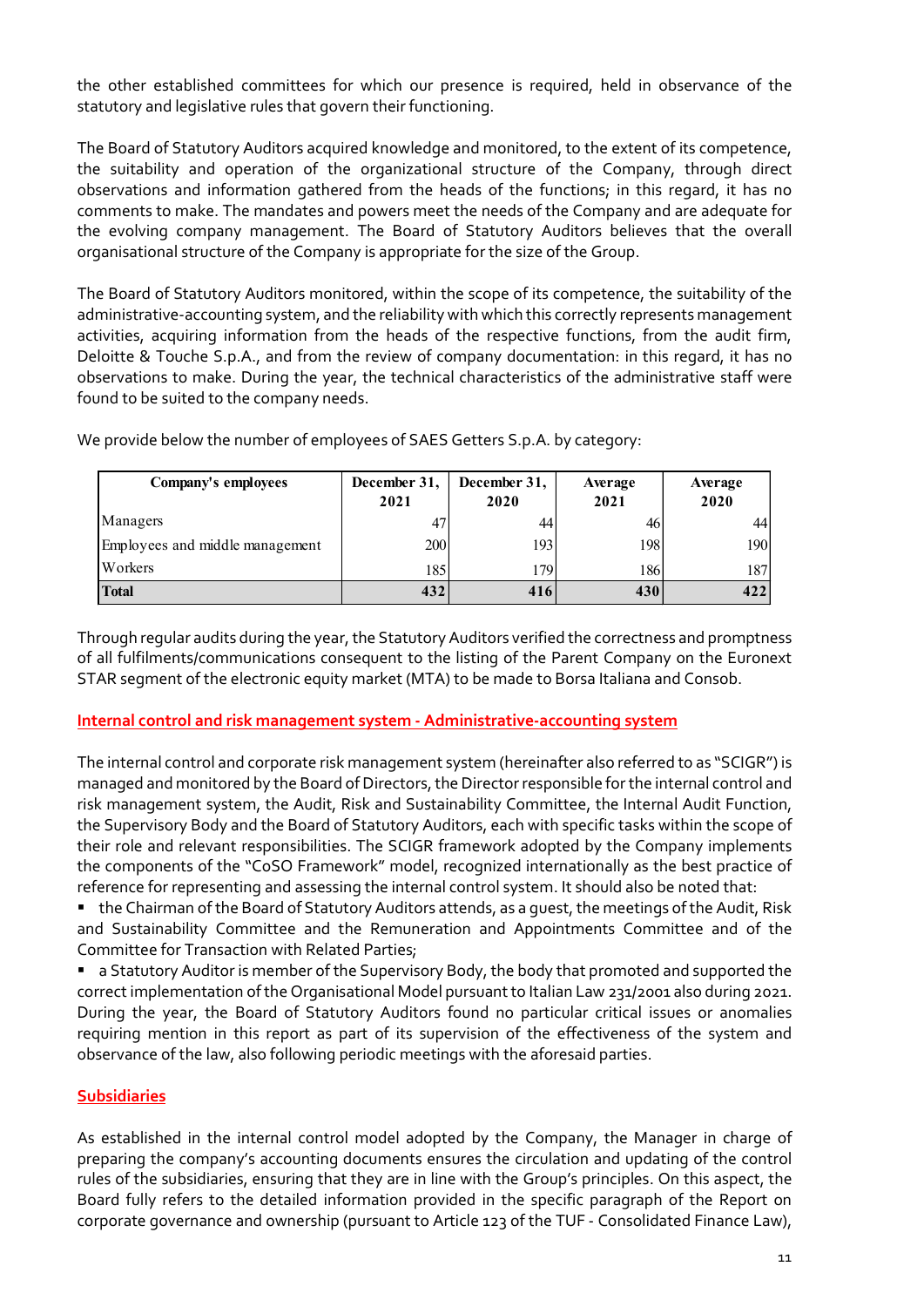approved by the Board of Directors on March 14, 2022 and made available on the website of the Company.

# Corporate Governance Code

The Corporate Governance system of the Company implements, in its essential passages, the principles and recommendations contained in the "Corporate Governance Code of listed companies", which the Board of Directors decided to adopt on February 23, 2012. The Board of Directors also approved the annual Report on corporate governance and ownership structure for the year 2021 on March 14, 2022; the full text of this, to which we refer for more information, is placed at the disposal of the public according to the procedure dictated by current laws and regulations.

Report on remuneration, pursuant to Article 123-ter of the Consolidated Finance Law and 84 quater of the Issuers' Regulation, and monetary incentive systems for strategic resources

The Board of Statutory Auditors certifies to have previously examined and provided its approval, together with the Remuneration and Appointments Committee, also in observance of the provisions under Article 2389, paragraph 3 of the Italian Civil Code, on policies and general guidelines on the subject of remuneration of administrative bodies and managers with strategic responsibilities of the Company and, in particular, on the Remuneration Report drawn up pursuant to Articles 123-ter of the Consolidated Finance Law and 84-quater of the Issuers' Regulations, and with reference to the annual and three-year monetary incentive instruments for the strategic resources of the Company and of the SAES Group.

### Independence

The Board of Statutory Auditors certifies to have checked the correctness of the criteria adopted by the Board of Directors to assess:

 the independence of its members based on the requirements set out in the Corporate Governance Code of Borsa Italiana and under Article 147-ter, paragraph 4 and Article 148, paragraph 3 of the Consolidated Finance Law, acknowledging the declarations issued by the Directors and confirming the "Independent" status of the Directors Ms. Gaudiana Giusti, Mr. Stefano Proverbio, Ms. Luciana Rovelli, and based on the independence requirements set out under Article 147-ter, paragraph 4 and Article 148, paragraph 3 of the Consolidated Finance Law, although not based on the Corporate Governance Code of Borsa Italiana, the "independent" status of Mr. Adriano De Maio;

 permanence of the requirements of professional competence and reputation that the Auditors must possess pursuant to Ministry of Justice Decree no. 162 of March 30, 2000 and of independence pursuant to Article 148, paragraph 3 of the Consolidated Finance Law (TUF).

# Presentation of the Financial Statements of the Parent Company and of the Consolidated Financial Statements as at 31 December 2021

As we are not charged with the analytical checking of the content of the financial statements, we certify that we supervised the general outline adopted with regard to both the separate financial statements of SAES Getters S.p.A. and the consolidated financial statements, and the overall compliance with the law in form and structure; we also confirm that we found them to correspond to the events and information of which we are knowledgeable. As for the previous years, please note that both the consolidated financial statements, after European Regulation no. 1606/2002 came into force, and the separate financial statements of SAES Getters S.p.A. were drawn up according to the IAS/IFRS international accounting standards, on a going concern basis.

The accounting schedules adopted are consistent with those envisaged by IAS 1 - revised; specifically:

- the statement of financial position has been prepared by classifying assets and liabilities as current or non-current and by stating "Assets held for sale" and "Liabilities held for sale" in two separate items, as required by IFRS 5;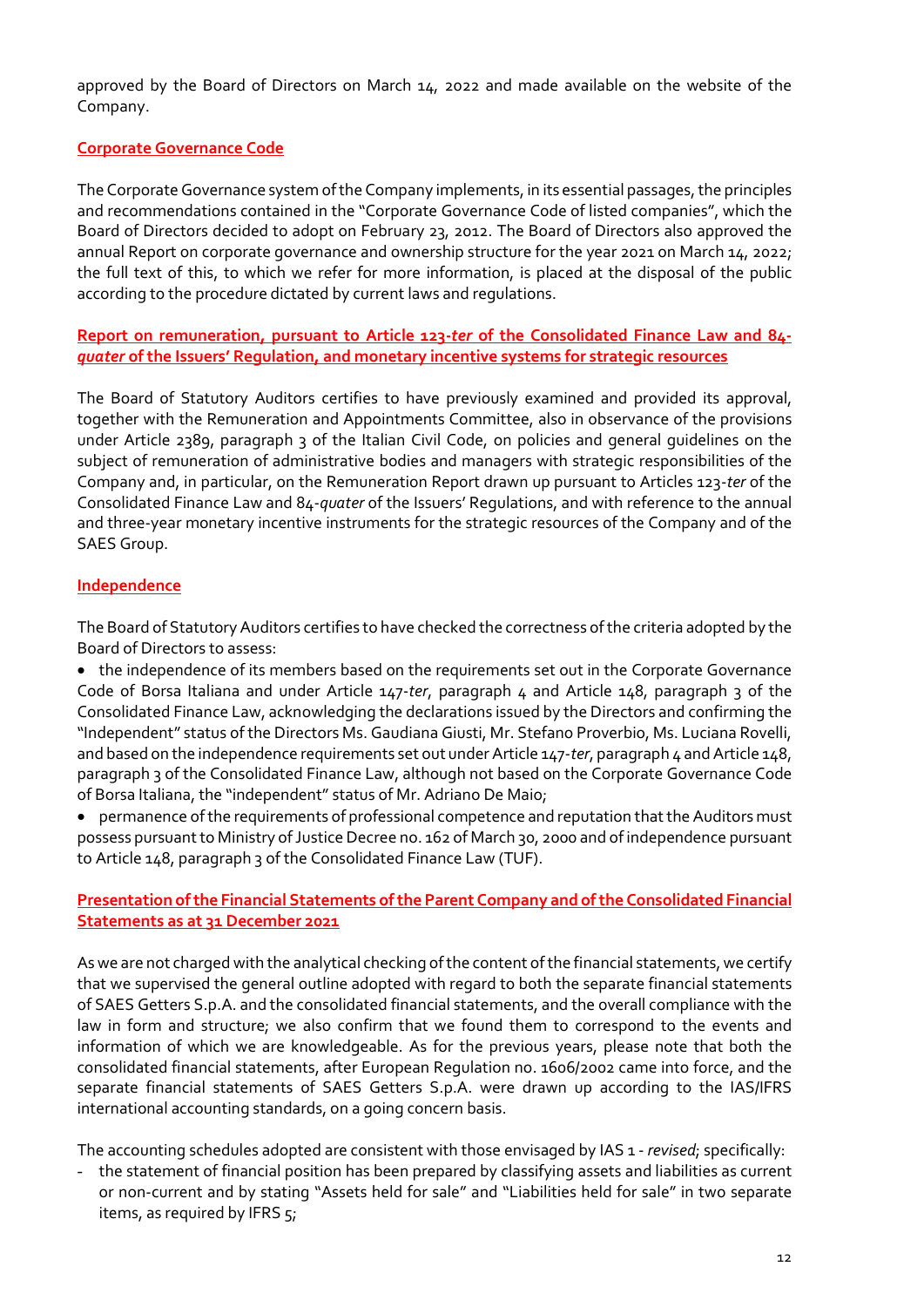- the income statement has been prepared by classifying operating expenses by allocation, as this form of disclosure is considered more suitable to represent the Company's specific business, complies with the internal reporting procedures and in line with standard industry practices;
- the Cash Flow Statement has been prepared by stating cash flows provided by operating activities according to the "indirect method" as allowed by IAS 7.

In addition, as required by Consob resolution no. 15519 of July 27, 2006, in the context of the statement of profit (loss) by allocation and in the Explanatory notes the significant income and expenses arising from non-recurring transactions or from events that do not recur frequently during the normal conduct of operations are specifically identified.

Again pursuant to the aforementioned resolution, the values of positions or transactions with related parties have been shown separately from the related items in the explanatory notes.

The financial statements for the year ended December 31, 2021 are the first financial statements of the company transposing the provisions of the Delegated Regulation (EU) 2019/815 (ESEF) for the year 2021 containing the obligation to adopt a single electronic reporting format for the preparation of the annual financial reports of the issuers, in order to facilitate the communication of financial information, as well as accessibility, analysis and comparability of financial statements.

The financial statements were drawn up on the assumption of a going concern.

As for the financial statements submitted for your approval, we point out the following in brief.

Separate financial statements of SAES Getters S.p.A.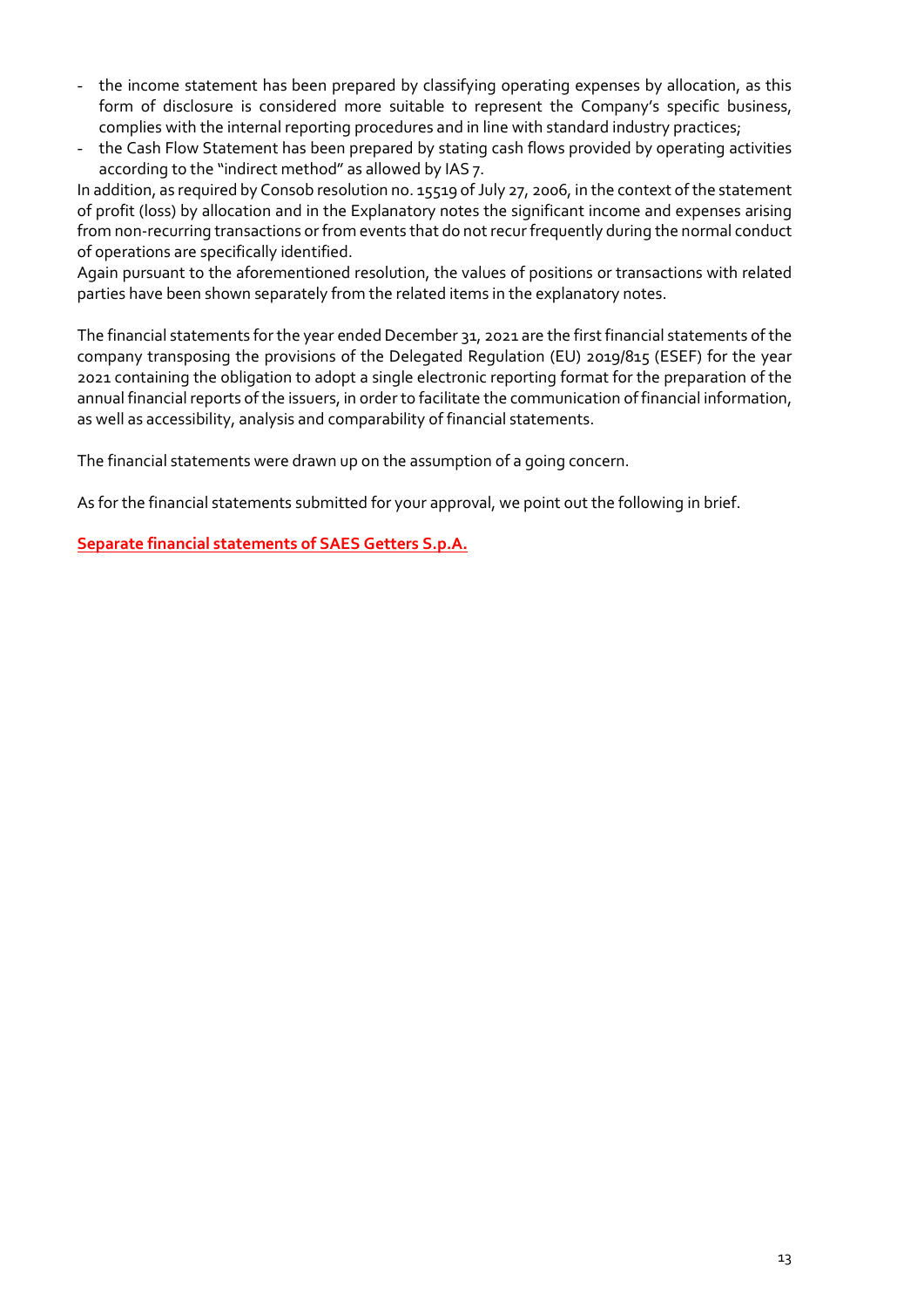|                                                                    | 2021                      | 2020                        |
|--------------------------------------------------------------------|---------------------------|-----------------------------|
| (euro)                                                             |                           |                             |
| Third party net sales                                              | 59,885,952                | 53,737,011                  |
| Intercompany net sales                                             | 9,741,910                 | 10,116,595                  |
| <b>Total net sales</b>                                             | 69,627,862                | 63,853,606                  |
| Third party cost of sales                                          | (36,014,096)              | (33,396,179)                |
| Intercompany cost of sales                                         | (2,817,275)               | (2,297,397)                 |
| Total cost of sales                                                | (38, 831, 371)            | (35,693,576)                |
| Gross profit                                                       | 30,796,491                | 28,160,030                  |
|                                                                    |                           |                             |
| Research & development expenses                                    | (8,606,077)               | (7, 432, 781)               |
| Selling expenses<br>General & administrative expenses              | (7,403,745)               | (6,207,182)                 |
| Write-down of trade receivable                                     | (22,873,709)<br>(13, 178) | (23, 633, 332)<br>(52, 332) |
| Total operating expenses                                           | (38,896,709)              | (37, 325, 627)              |
|                                                                    |                           |                             |
| Royalties                                                          |                           |                             |
| Intercompany royalties<br>Other third party income (expenses), net | 1,036,151<br>(973, 875)   | 862,135<br>(987, 800)       |
| Other intercompany income (expenses), net                          | 1,357,231                 | 1,714,618                   |
| Total other income (expenses), net                                 | 1,419,507                 | 1,588,953                   |
| <b>Operating income (loss)</b>                                     | (6,680,711)               | (7,576,644)                 |
|                                                                    |                           |                             |
| Dividends                                                          | 10,520,418                | 11,257,181                  |
| Third party financial income                                       | 1,161,472                 | 1,155,112                   |
| Intercompany financial income<br>Total financial income            | 304,469<br>1,465,941      | 331,520<br>1,486,632        |
| Third party financial expenses                                     | (3,038,969)               | (1,835,254)                 |
| Intercompany financial expenses                                    | (271, 770)                | (179,005)                   |
| Total financial expenses                                           | (3,310,739)               | (2,014,259)                 |
|                                                                    |                           |                             |
| Foreign exchange gains (losses), net                               | (215,039)                 | (334, 876)                  |
| Writedown of investmens                                            | (9,084,000)               | (416,207)                   |
| Income before taxes                                                | (7,304,131)               | 2,401,827                   |
|                                                                    |                           |                             |
| Income taxes                                                       | (987, 451)                | (149,750)                   |
| Current taxes                                                      | (734, 184)                | (891, 206)                  |
| Deferred taxes                                                     | (253, 267)                | 741,456                     |
|                                                                    | (8,291,582)               | 2,252,077                   |
| Net income (loss) from continued operations                        |                           |                             |
| Net income (loss)                                                  | (8,291,582)               | 2,252,077                   |

Net revenues in 2021 were 69,628 thousand of euro, up compared to 2020 (+9.0%). The growth compared to the previous year was supported by the significant increase in the Solutions for Vacuum Systems, Specialty Chemicals Division, Thermal Insulated, Healthcare Diagnostics, Advanced Packaging Division and SMA Industrial businesses, which more than offset the decreases recorded in the Electronic Devices, Lamps and Security & Defence businesses.

Gross industrial profit was 30,796 thousand of euro in 2021 against 28,160 thousand of euro in the previous year, marking an increase of +9.4%, corresponding to 2,636 thousand of euro in absolute terms and mainly due to an increase in volumes. The gross profit margin instead was unchanged moving from +44.1% in 2020 to +44.2% in 2021.

EBITDA for the year was a negative -1,537 thousand of euro against a negative figure of -2,667 thousand of euro in 2020.

14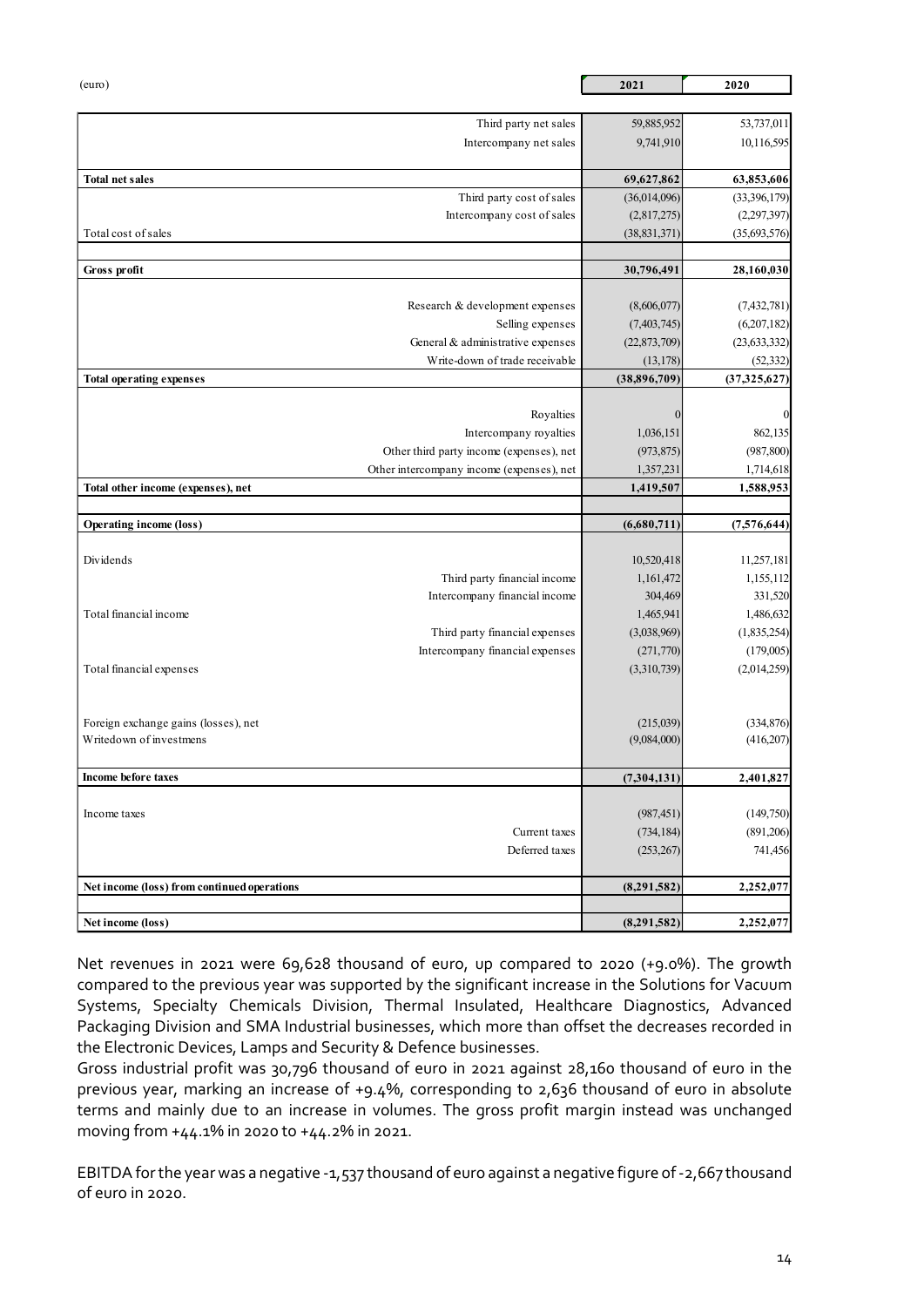Dividends, net financial income and net gains on exchange rates totalled 8,461 thousand of euro in 2021, compared to 10,395 thousand of euro in the previous year.

In 2021, the Company wrote down equity investments and made provisions for risks on equity investments of 9,084 thousand of euro, of which 8,705 thousand of euro for the write-down of the equity investment in SAES Coated Films S.p.A. following the impairment test compared to 442 thousand of euro recognised in 2020. With regard to the expected losses on cash and cash equivalents in application of IFRS 9, there was a decrease from 26 thousand of euro recorded in the previous year to 4 thousand euro in 2021.

2021 therefore closed with a negative income before taxes of -7,304 thousand of euro, down compared to 2,402 thousand of euro in the previous year as a result of the lower dividends received from the subsidiaries and write-downs of equity investments.

2021 therefore closed with a net loss for the year of -8,292 thousand of euro against a net profit of 2,252 thousand of euro in 2020. This loss is mainly attributable to the write-downs of equity investments for a value of 9,080 thousand of euro, lower dividends received from companies, and higher financial expenses deriving from the fair value measurement of financial assets.

As regards the various income statement components, it should be noted that:

- General and administrative expenses decreased by 760 thousand of euro. The main change concerns consultancy expenses, which decreased by 218 thousand of euro compared to 2020.
- Research and development expenses amounted to 8,606 thousand of euro, up compared to 7,433 thousand of euro in 2020 (+15.8%) as a result of the full recovery of research activities after the slowdown in 2020 due to the Covid-19 emergency.
- The item "Other expenses" is mainly composed of the write-down of the receivable relating to a potential minority investment in the packaging business, amounting to 1,100 thousand of euro, subsequently suspended due to a change in strategy.
- Dividends, net financial income (expenses) and net gains (losses) on exchange rates totalled 8,461 thousand of euro in 2021, compared to 10,395 thousand of euro in the previous year.

 In 2021, the equity investment in SAES Coated Films S.p.A. was written down by 8,705 thousand of euro following impairment testing. Furthermore, with reference to SAES Getters Korea Corporation, a further amount was allocated to the provision for risks of 375 thousand of euro to cover future losses. In 2020, following an impairment test, the equity investments in Memry GmbH in liquidation for 105 thousand of euro and in SAES Getters Korea Corporation for 184 thousand of euro were written down, in addition to the allocation to the provision for risks of 154 thousand of euro to cover future losses.

 Current taxes for the year amounted to 734 thousand of euro, of which 191 thousand of euro for IRAP, 535 thousand of euro as non-recoverable portion of the tax credit for withholdings applied on foreign dividends, 24 thousand of euro as consolidation income, and 28 thousand of euro for income taxes for the previous year.

Following the changes made by Legislative Decree no. 142 of November 29, 2018, to the reference provisions on "Controlled Foreign Companies" (CFC regime, Article 167, paragraph 5 of the TUIR - Consolidated Law on Income Tax), on December 9, 2020 SAES Getters S.p.A. filed a request for ruling, pursuant to Article 11, paragraph 1, letter b) of Law no. 212 of July 27, 2000, to obtain the opinion of the Italian tax authorities on the non-application of this legislation to the US subsidiary SAES Getters Export, Corp. (ICD).

On April 1, 2021, the Company received a request from the Revenue Agency for additional documentation in relation to the aforementioned request for a ruling. Pending the production of additional documentation, on July 5, 2021 the Inland Revenue Agency published the draft circular regarding the CFC regulations, as amended by Legislative Decree no. 142/2018, which states that "the positive response provided in response to requests for ruling submitted pursuant Article 8-ter, under the same circumstances, continues to be valid for the purposes of the new legislation". The validity of the favourable rulings pursuant to paragraph 8-ter was then confirmed by the final version of the circular (circular 18/2021), published on December 27, 2021.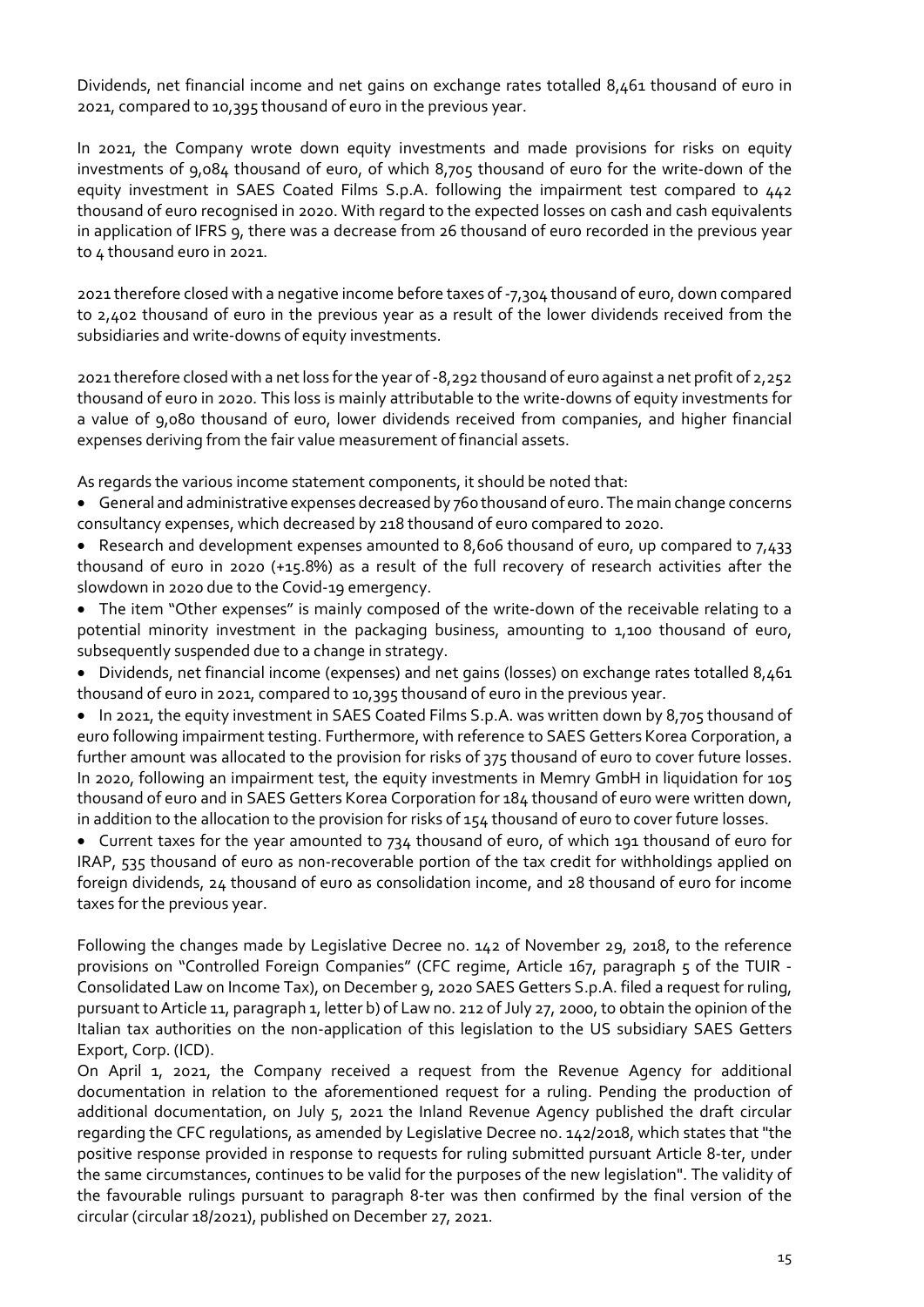Please note that on January 31, 2012 the Company obtained a positive opinion on the non-application of the CFC regulations in force at the time, pursuant to Article 167, paragraph 8-ter of the Consolidated Law on Income Tax and it is believed that the substance of the case in question has not changed. Therefore, the Company is waiting for the final circular, to assess the need to make progress or not with the ruling presented or to consider the positive opinion issued in 2012 still valid.

In light of the above, taking into consideration:

- (i) the favourable response obtained in 2012 pursuant to paragraph 8-ter to the request for ruling for the non-application of the CFC regime;
- (ii) and that the Group's operating structure in the United States and, in particular, the operation of the ICD Regime has never been changed over the years, with the exception of the sale of Saes Pure Gas, Inc., which in any case has not changed the ''operation and function of ICD in the context of the Group's business in the USA,

the Company considers that the favourable ruling obtained in 2012 is still to be considered valid for the purposes of the non-application of the CFC regulations for ICD.

The net financial position as at December 31, 2021 showed a positive balance of 2,791 thousand of euro, down compared to the balance of 33,715 thousand of euro in the previous year.

Compared to December 31, 2020, the decrease in the net financial position (-30,924 thousand of euro) is mainly due to investments in property, plant and equipment (-7,080 thousand of euro), investments in companies of the SAES Group (-18,912 thousand of euro, including the payment to purchase Strumenti Scientifici Cinel S.r.l.) and the payment of dividends in May (-7,440 thousand of euro).

Impairment testing of assets in the separate financial statements

#### Equity investments

In compliance with the international accounting standard IAS 36, on each reporting date, the Company assesses if there are elements that could indicate that intangible assets with a finite useful life and property, plant and equipment and equity investments may have suffered an impairment loss.

In particular, equity investments undergo impairment testing at least once a year, or, more frequently, whenever there is any indication that the asset may be impaired.

With reference to the financial statements as at December 31, 2021, the impairment test, aimed at establishing if the equity investments had been recognized in the financial statements as at December 31, 2021 at a lower value than their recoverable amount, was conducted on the basis of the most recent plan drawn up by top management for the 2022-2024 period and approved by the Company's Board of Directors on January 20, 2022. The testing conducted, based also on the best estimates made by management as regards the company's operations, production profiles, market context and changes in the regulatory and legislative framework, was concentrated on the equity investments having a carrying amount higher than the pertinent amount of shareholders' equity.

In accordance with IAS 36 - Impairment of assets, the recoverable value of the equity investments held in SAES Coated Films S.p.A., Strumenti Scientifici Cinel S.r.l. and SAES Getters Korea Corporation was tested.

With regard to the equity investments in SAES Coated Films S.p.A. and in Strumenti Scientifici Cinel S.r.l., the recoverable value was determined by identifying the equity value through the cash flows estimated by management in line with the assumptions of the five-year plans approved by the Board of Directors of the Companies on March 2, 2022, in line with the assumptions of the medium-term forecasts prepared by the Management and of a terminal value.

With reference to the equity investment in SAES Coated Films S.p.A., the outcome of the analyses carried out showed the need to carry out a write-down of 8,705 thousand of euro. On the other hand, as regards the equity investment in Strumenti Scientifici Cinel S.r.l., the outcome of the audits carried out confirmed the carrying amount.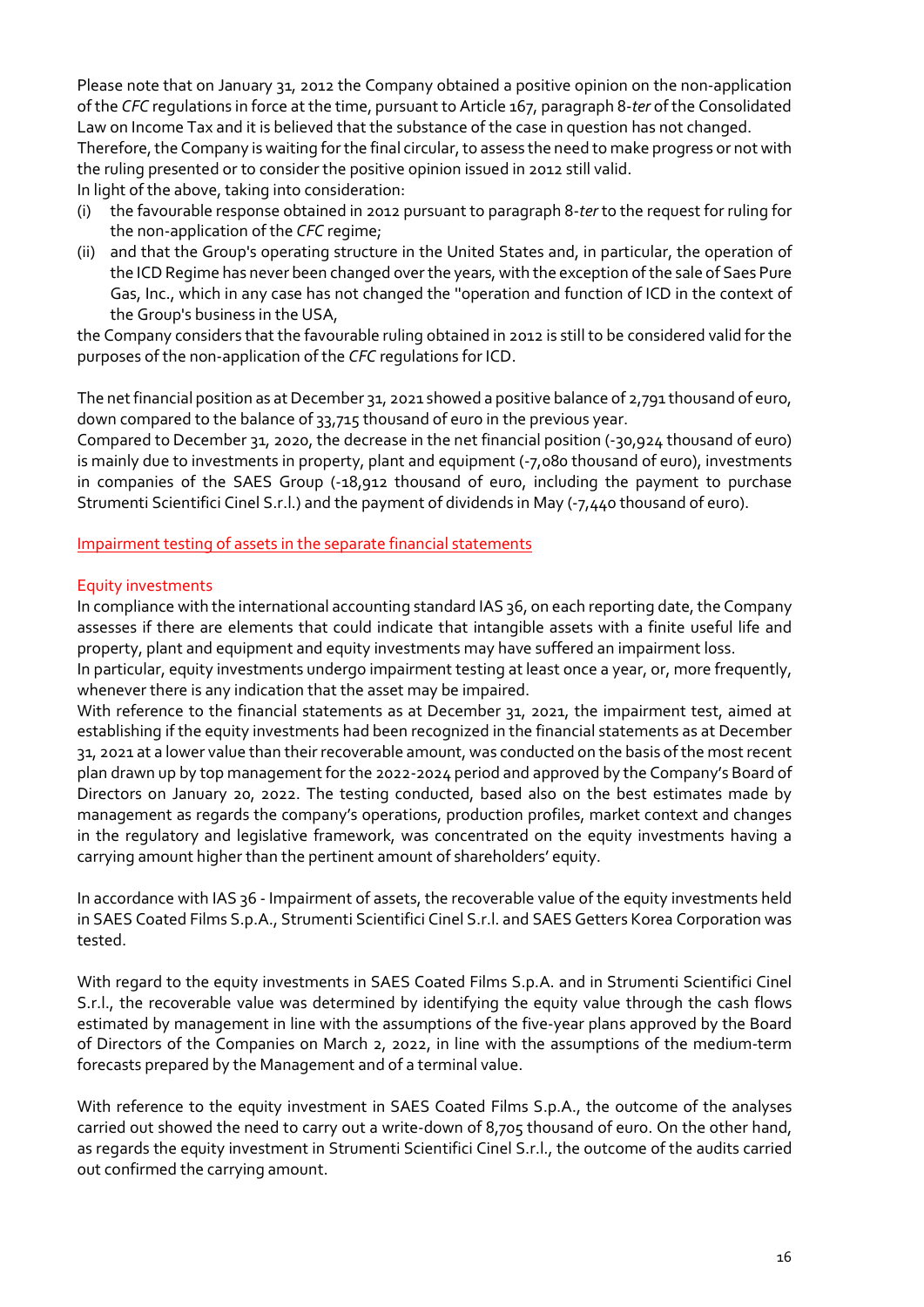As regards SAES Getters Korea Corporation, whose equity investment had been completely written off in 2020, a prudential check of future cash flows was carried out. The negative outcome of the test highlighted the need to integrate the provision for risks to cover future losses of an additional 375 thousand of euro.

With reference to the equity investment held in SAES RIAL Vacuum S.r.l., in October 2021 the Company announced an agreement for the acquisition of the remaining 51% of the share capital of the joint venture. The proposed consideration is around 5.25 million of euro, as approved by the Board of Directors on October 14, 2021. Therefore, no specific impairment test was carried out, having considered the recoverable value to be the fair value of the share held, equal to 49%, inferred on the basis of this extraordinary transaction under negotiation.

The estimation of the recoverable amount, as described above, required judgement and the use of estimates by management. The Company cannot therefore guarantee that no impairment losses will arise in the future. In fact, a number of different factors, also related to changes in the market and in demand, could require the value of the assets in future periods to be recalculated. The circumstances and the events that could cause a further assessment of the existence of impairment will be constantly monitored by the Company. In particular, in relation to the current conflict between Ukraine and Russia, it should be noted that the plans used for the purposes of impairment testing do not include any effect, either direct or indirect, caused by the worsening of the geopolitical crisis, as it derives from events subsequent to the end of the financial year. However, it is not yet possible at present to make any assessment of the economic impacts of the conflict, due to the unpredictable dynamics of its evolution and the complex interdependencies with world economies. The potential effects of this phenomenon on the estimates of the Group's future cash flows cannot be determined at the moment and will be subject to constant monitoring in the coming months, also for the purpose of identifying any impairment of the Group's assets.

#### Consolidated financial statements of SAES Getters S.p.A.

The companies included in the scope of consolidation as at December 31, 2021 with the full consolidation method are the following:

| Company                                                 | Currency   | Capital      |               | % of Ownership  |
|---------------------------------------------------------|------------|--------------|---------------|-----------------|
|                                                         |            | <b>Stock</b> | <b>Direct</b> | <b>Indirect</b> |
| Directly-controlled subsidiaries:                       |            |              |               |                 |
| SAES Getters USA, Inc.                                  |            |              |               |                 |
| Colorado Springs, CO (USA)                              | <b>USD</b> | 33,000,000   | 100.00        |                 |
| SAES Getters (Nanjing) Co., Ltd.                        |            |              |               |                 |
| Nanjing (P.R. of China)                                 | <b>USD</b> | 6,570,000    | 100.00        |                 |
| SAES Getters International Luxembourg S.A.              |            |              |               |                 |
| Luxembourg (Luxembourg)                                 | <b>EUR</b> | 34,791,813   | 100.00        |                 |
| SAES Getters Export, Corp.                              |            |              |               |                 |
| Wilmington, DE (USA)                                    | <b>USD</b> | 2,500        | 100.00        |                 |
| SAES Innovative Packaging S.r.l.                        |            |              |               |                 |
| Lainate, Milan (Italy)                                  | <b>EUR</b> | 75,000       | 100.00        |                 |
| SAES Nitinol S.r.l.                                     |            |              |               |                 |
| Lainate, Milan (Italy)                                  | <b>EUR</b> | 10,000       | 100.00        |                 |
| SAES Coated Films S.p.A.                                |            |              |               |                 |
| Roncello, MB & Lainate, MI (Italy) & Friburgo (Germany) | <b>EUR</b> | 50,000       | 100.00        |                 |
| SAES Investments S.A.                                   |            |              |               |                 |
| Luxembourg (Luxembourg)                                 | <b>EUR</b> | 30,000,000   | 100.00        |                 |
| Strumenti Scientifici Cinel S.r.l.                      |            |              |               |                 |
| Vigonza, PD (Italy)                                     | <b>EUR</b> | 78,000       | 100.00        |                 |
| Indirectly-controlled subsidiaries:                     |            |              |               |                 |
| Through SAES Getters/U.S.A., Inc.:                      |            |              |               |                 |
| Spectra-Mat, Inc.                                       |            |              |               |                 |
| Watsonville, CA (USA)                                   | <b>USD</b> | 204,308      |               | 100.00          |
|                                                         |            |              |               |                 |
| Through SAES Getters International Luxembourg S.A.:     |            |              |               |                 |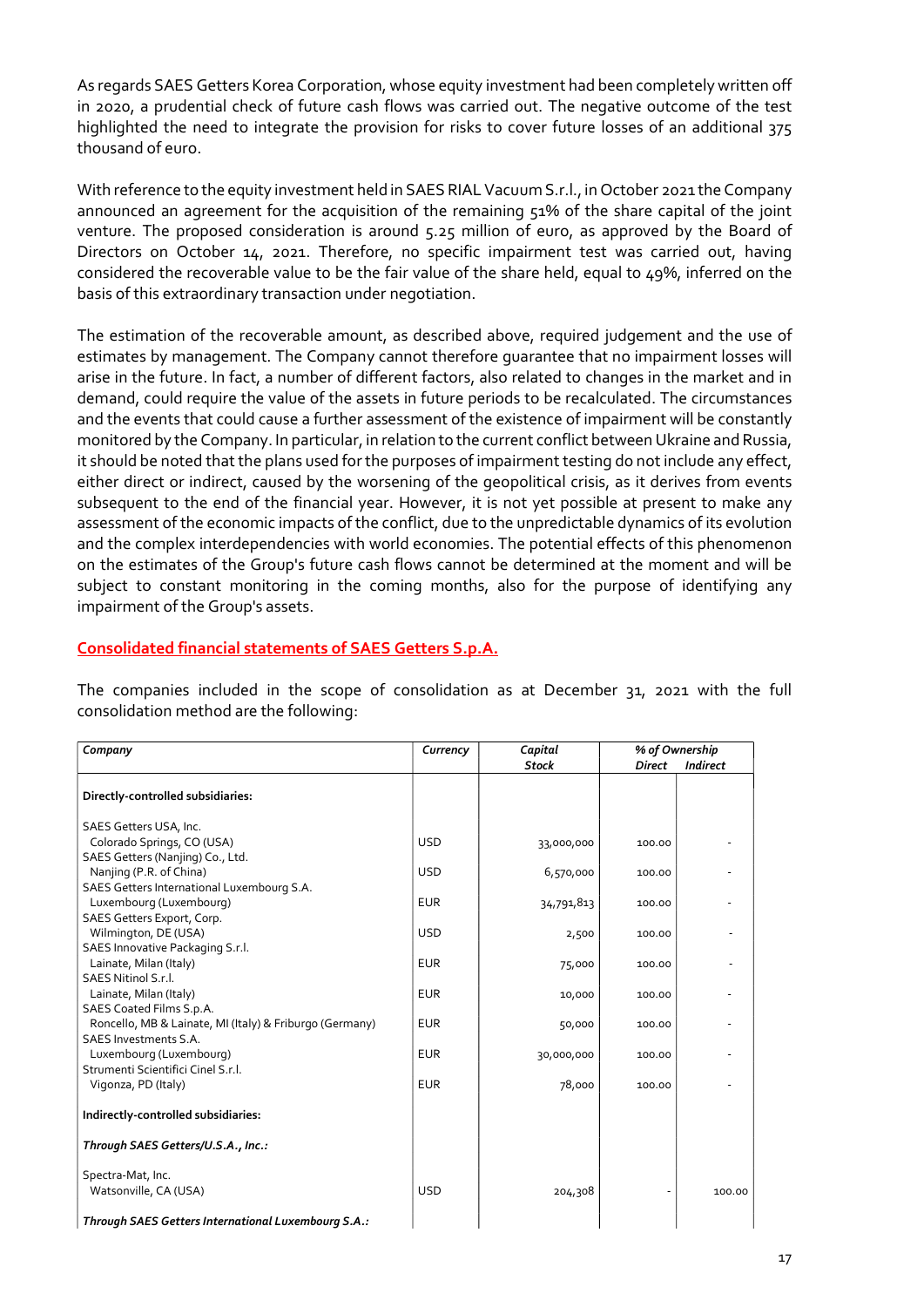| <b>SAES Getters Korea Corporation</b> |            |             |       |        |
|---------------------------------------|------------|-------------|-------|--------|
| Seoul (South Korea)                   | KRW        | 524,895,000 | 37.48 | 62.52  |
| <b>SAES Smart Materials, Inc.</b>     |            |             |       |        |
| New Hartford, NY (USA)                | <b>USD</b> | 17,500,000  | -     | 100.00 |
| <b>Memry Corporation</b>              |            |             |       |        |
| Bethel, CT (USA) & Freiburg (Germany) | <b>USD</b> | 30,000,000  | -     | 100.00 |

The companies included in the scope of consolidation as at December 31, 2021 with the equity method are the following.

| Company                        | Currency   | Capital<br>Stock |       | % of Ownership<br>Direct Indirect |
|--------------------------------|------------|------------------|-------|-----------------------------------|
|                                |            |                  |       |                                   |
| <b>Actuator Solutions GmbH</b> |            |                  |       |                                   |
| Gunzenhausen (Germany)         | <b>EUR</b> | 2,000,000        | ۰     | $50.00*$                          |
| <b>SAES RIAL Vacuum S.r.l.</b> |            |                  |       |                                   |
| Parma, Parma (Italy)           | <b>EUR</b> | 200,000          | 49.00 |                                   |
| Flexterra, Inc.                |            |                  |       |                                   |
| Skokie, IL (USA)               | <b>USD</b> | 33,382,842       | ٠     | $46.84***$ (#)                    |
| Flexterra Taiwan Co., Ltd.     |            |                  |       |                                   |
| Zhubei City (Taiwan)           | <b>TWD</b> | 5,000,000        |       | $46.84***$ (#)                    |

\* % of indirect ownership held through SAES Nitinol S.r.l.

\*\* % of indirect ownership held through SAES Getters International Luxembourg S.A.

\*\*\* % indirect ownership held through the joint venture Flexterra, Inc. (which holds a 100% interest in Flexterra Taiwan Co., Ltd.).

(#) At the beginning of October 2021 SAES Getters International Luxembourg S.A. saw its stake in Flexterra, Inc. increase from 46.73% to 46.84%, following the repurchase by the joint venture of the shares previously owned by two small shareholders at a symbolic value of 2 dollar (1 dollar for each small shareholder).

The following table shows the equity investments in other companies as at December 31, 2021, other than subsidiaries, associates or joint ventures, included in the scope of consolidation through measurement at fair value, pursuant to IFRS 9.

| Company                                                                                 | Currency   | Capital<br><b>Stock</b> |           | % of Ownership<br>Direct Indirect |
|-----------------------------------------------------------------------------------------|------------|-------------------------|-----------|-----------------------------------|
| EUREKA! Fund I - Technology Transfer<br>Milan (Italy)<br>Cambridge Mechatronics Limited | <b>EUR</b> | 8,883,903*              | $4.81***$ |                                   |
| Cambridge (United Kingdom)                                                              | GBP        | $49,514***$             |           | $0.86***$                         |

\* This amount represents the total capital payments by investors as at December 31, 2021, against a total commitment of 62,422,500 euro. \*\* Compared to December 31, 2020, the equity investment of SAES was diluted from 7.51% to 4.81% following the completion of the third, fourth and fifth closing by the EUREKA! fund, on the basis of which new investors were formally admitted, with a total theoretical contribution to the investment of approximately 22.5 million euro.

\*\*\* % of indirect ownership held through SAES Getters International Luxembourg S.A. Compared to December 31, 2020, the capital stock of Cambridge Mechatronics Limited increased from 48,565 GBP to 49,514 GBP, while the SAES equity investment was diluted from 0.87% to 0.86%, following the issue by the company of new preferred ordinary shares in January 2021, upon completion of the same financing round for a total of 7.5 of million GBP in which the SAES Group also participated; following the issue of new ordinary shares, used as part of the consideration for the purchase of a business unit from a sub-supplier; following the issue of new ordinary shares in relation to the exercise of some options on shares held by employees.

The main changes in the scope of consolidation during 2021 are shown below.

 On July 7, 2021, SAES Getters S.p.A. finalised the closing for the acquisition of 100% of the capital stock of Strumenti Scientifici Cinel S.r.l. an established international player in the sector of components and scientific instruments for particles synchrotrons and accelerators, based in the province of Padua. The objective of the acquisition, for SAES, is to strengthen its competitive position in the vacuum sector, through an expansion of the range of products for particle accelerators and synchrotrons, entirely made in Italy, and at the forefront on a global scale.

The price, equal to 19.2 million of euro, was set by calculating the equity value, by adding the enterprise value (equal to 8 times the EBITDA obtained as the arithmetic average of the EBITDA resulting from the financial statements approved for the years 2019 and 2020), the net financial position (NFP) at the closing date, as well as the difference between the net working capital (NWC) estimated at the closing date and the Company's net working capital (NWC) for the financial year ended as at December 31, 2020.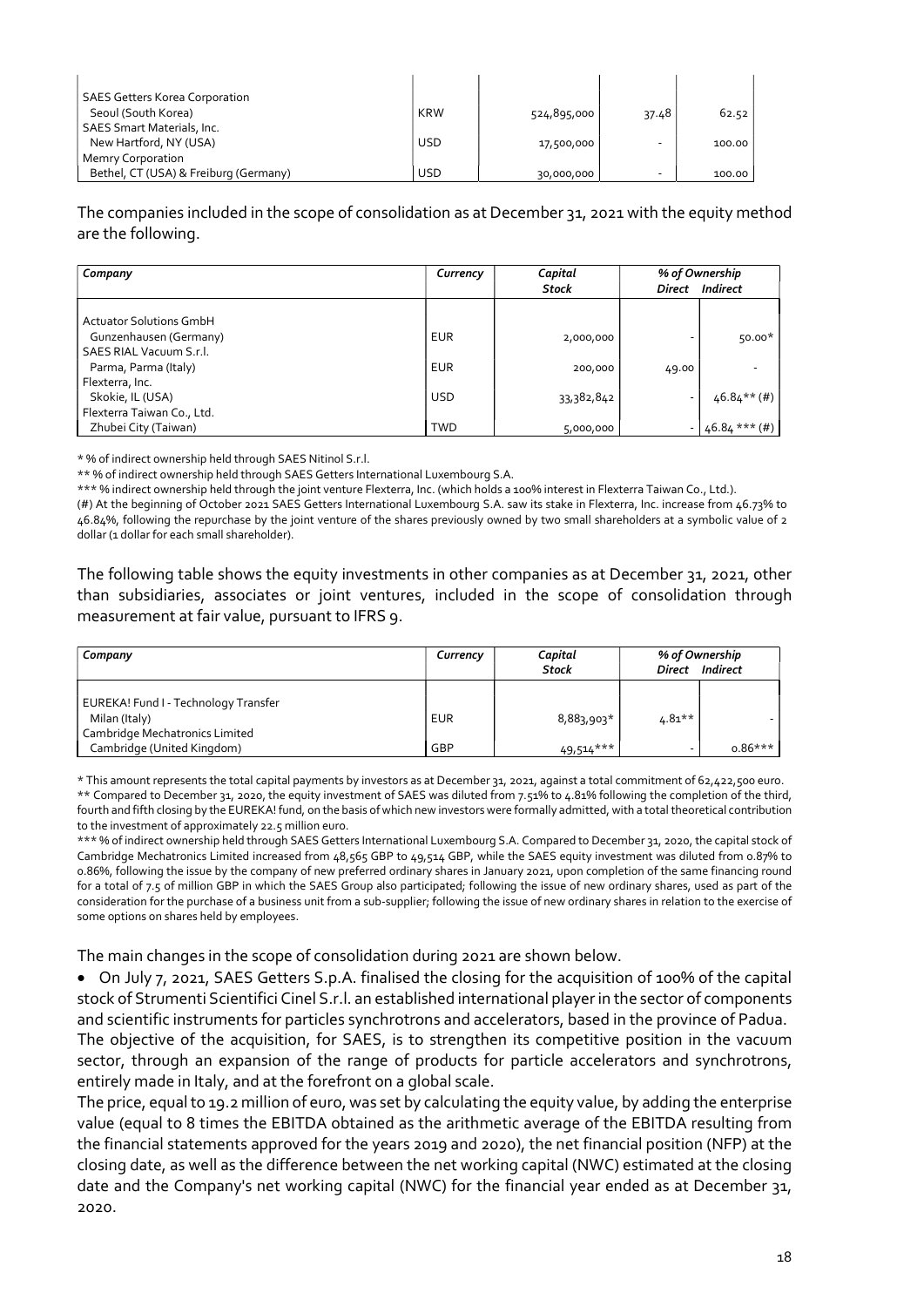On July 22, 2021, the liquidation process of the German subsidiary Memry GmbH was completed (started at the end of 2017) with the cancellation of the company from the Register of Companies. Please note that:

 on March 31, 2021, the establishment of a Branch of SAES Coated Films S.p.A. in Freiburg - Germany (registration number HRD723906) was completed, in line with the strategy that sees the company committed to improving its presence in strategic markets, in order to boost new business opportunities;

 on June 1, 2021, the German Branch of SAES Getters S.p.A. was established, located in Freiburg - Germany (registration number HRB724326), mainly with a scouting and promotion function, in line with the strategy that will see the Group committed to improving its presence in markets deemed crucial for future growth.

Lastly, note that in 2021 SAES Getters S.p.A. made capital injections into the venture capital fund EUREKA! Fund I - Technology Transfer for a total amount of 305 thousand of euro and received repayments of approximately 104 thousand of euro following the finalization of the third, fourth and fifth closing by the same fund. As at December 31, 2021, against a total commitment of 3 million of euro, SAES Getters S.p.A. made capital injections into the EUREKA! fund totalling 427 thousand of euro while the residual commitment is equal to 2,573 thousand euro.

The consolidated profit and loss for 2021 is the following: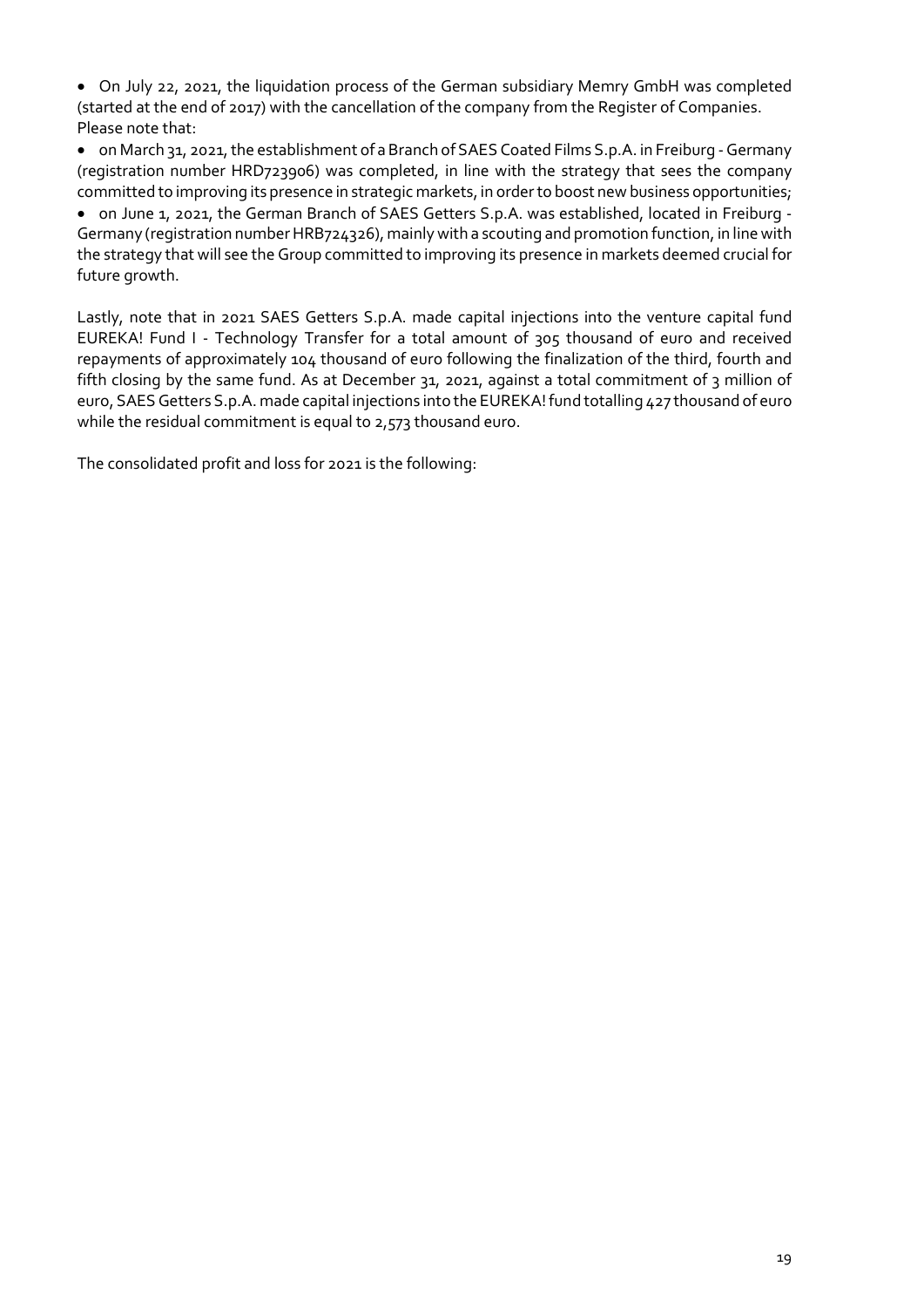| Consolidated statement of profit or loss                                                                                                                                                                                           |                                |                               |
|------------------------------------------------------------------------------------------------------------------------------------------------------------------------------------------------------------------------------------|--------------------------------|-------------------------------|
| (thousands of euro)                                                                                                                                                                                                                | 2021                           | 2020                          |
| <b>Total net sales</b><br>Cost of sales                                                                                                                                                                                            | 190,198<br>(108, 886)          | 168,703<br>(98, 590)          |
| Gross profit                                                                                                                                                                                                                       | 81,312                         | 70,113                        |
| Research & development expenses                                                                                                                                                                                                    | (11,704)                       | (10, 421)                     |
| Selling expenses<br>General & administrative expenses<br>Write-down of trade receivables                                                                                                                                           | (12, 971)<br>(33, 101)<br>(69) | (11,045)<br>(31, 721)<br>(56) |
| <b>Total operating expenses</b>                                                                                                                                                                                                    | (57, 845)                      | (53, 243)                     |
| Other income (expenses), net                                                                                                                                                                                                       | (828)                          | (596)                         |
| Operating income (loss)                                                                                                                                                                                                            | 22,639                         | 16,274                        |
| Interests and other financial income                                                                                                                                                                                               | 4,613                          | 2,904                         |
| Interests and other financial expenses<br>Write-down of financial receivables and other financial assets                                                                                                                           | (2, 594)<br>(2, 148)<br>200    | (4,147)<br>(2,965)<br>(1,704) |
| Share of result of investments accounted for using the equity method<br>Write-down of investments in companies valued using the equity method                                                                                      |                                | (591)                         |
| Foreign exchange gains (losses), net                                                                                                                                                                                               | (230)                          | (477)                         |
| Income (loss) before taxes<br>Income taxes                                                                                                                                                                                         | 22,480<br>(9, 404)             | 9,294<br>(4,507)              |
|                                                                                                                                                                                                                                    |                                |                               |
| Net income (loss) from continued operations<br>Net income (loss) from discontinued operations                                                                                                                                      | 13,076                         | 4,787                         |
| Net income (loss) for the period                                                                                                                                                                                                   | 13,076                         | 4,787                         |
| Minority interests in consolidated subsidiaries                                                                                                                                                                                    |                                |                               |
| Group net income (loss) for the period                                                                                                                                                                                             | 13,076                         | 4,787                         |
| Net income (loss) per ordinary share                                                                                                                                                                                               | 0.71368                        | 0.25699                       |
| - from continued operations<br>- from discontinued operations                                                                                                                                                                      | 0.71368<br>0.00000             | 0.25699<br>0.00000            |
| Net income (loss) per savings share                                                                                                                                                                                                | 0.73031                        | 0.27362                       |
| - from continued operations<br>- from discontinued operations                                                                                                                                                                      | 0.73031<br>0.00000             | 0.27362<br>0.00000            |
|                                                                                                                                                                                                                                    |                                |                               |
| Consolidated statement of other comprehensive income<br>(thousands of euro)                                                                                                                                                        | 2021                           | 2020                          |
|                                                                                                                                                                                                                                    | 13,076                         | 4,787                         |
| Net income (loss) for the period from continued operations                                                                                                                                                                         |                                |                               |
| Exchange differences on translation of foreign operations<br>Exchange differences on equity method evaluated companies                                                                                                             | 10,123                         | (9, 555)<br>(630)             |
| Total exchange differences<br>Total components that will be reclassified to the profit (loss) in the future                                                                                                                        | 10,123<br>10,123               | (10, 185)<br>(10, 185)        |
|                                                                                                                                                                                                                                    | (49)<br>12                     | 80<br>(19)                    |
| Actuarial profit (loss) on defined benefit plans relating to SAES Getters S.p.A. and subsidiaries                                                                                                                                  |                                |                               |
| Income taxes<br>Actuarial profit (loss) on defined benefit plans, net of taxes - SAES Getters S.p.A. and subsidiaries                                                                                                              | (37)                           | 61                            |
| Actuarial profit (loss) on defined benefit plans relating to companies valued using the equity method<br>Income taxes<br>Actuarial profit (loss) on defined benefit plans, net of taxes - companies valued using the equity method | 13<br>(3)<br>10                | $\left(1\right)$<br>(1)       |

| Income taxes                                                                                                                                                                                                   | (9,404)            | (4,507)                |
|----------------------------------------------------------------------------------------------------------------------------------------------------------------------------------------------------------------|--------------------|------------------------|
| Net income (loss) from continued operations                                                                                                                                                                    | 13,076             | 4,787                  |
|                                                                                                                                                                                                                |                    |                        |
| Net income (loss) from discontinued operations                                                                                                                                                                 |                    |                        |
| Net income (loss) for the period                                                                                                                                                                               | 13,076             | 4,787                  |
|                                                                                                                                                                                                                |                    |                        |
| Minority interests in consolidated subsidiaries                                                                                                                                                                |                    |                        |
| Group net income (loss) for the period                                                                                                                                                                         | 13,076             | 4,787                  |
|                                                                                                                                                                                                                |                    |                        |
| Net income (loss) per ordinary share<br>- from continued operations                                                                                                                                            | 0.71368<br>0.71368 | 0.25699<br>0.25699     |
| - from discontinued operations                                                                                                                                                                                 | 0.00000            | 0.00000                |
| Net income (loss) per savings share                                                                                                                                                                            | 0.73031            | 0.27362                |
| - from continued operations                                                                                                                                                                                    | 0.73031            | 0.27362                |
| - from discontinued operations                                                                                                                                                                                 | 0.00000            | 0.00000                |
|                                                                                                                                                                                                                |                    |                        |
| Consolidated statement of other comprehensive income                                                                                                                                                           |                    |                        |
|                                                                                                                                                                                                                |                    |                        |
| (thousands of euro)                                                                                                                                                                                            | 2021               | 2020                   |
| Net income (loss) for the period from continued operations                                                                                                                                                     | 13,076             | 4,787                  |
|                                                                                                                                                                                                                |                    |                        |
| Exchange differences on translation of foreign operations                                                                                                                                                      | 10,123             | (9, 555)               |
| Exchange differences on equity method evaluated companies<br>Total exchange differences                                                                                                                        |                    | (630)                  |
| Total components that will be reclassified to the profit (loss) in the future                                                                                                                                  | 10,123<br>10,123   | (10, 185)<br>(10, 185) |
|                                                                                                                                                                                                                |                    |                        |
| Actuarial profit (loss) on defined benefit plans relating to SAES Getters S.p.A. and subsidiaries                                                                                                              | (49)               | $\mathbf{8}$           |
| Income taxes                                                                                                                                                                                                   | 12                 | (19)                   |
| Actuarial profit (loss) on defined benefit plans, net of taxes - SAES Getters S.p.A. and subsidiaries<br>Actuarial profit (loss) on defined benefit plans relating to companies valued using the equity method | (37)<br>13         | 61<br>(1)              |
| Income taxes                                                                                                                                                                                                   | (3)                |                        |
| Actuarial profit (loss) on defined benefit plans, net of taxes - companies valued using the equity method                                                                                                      | 10                 | (1)                    |
| Fair value variation of investments in other companies                                                                                                                                                         | (95)               | (110)                  |
| Income taxes                                                                                                                                                                                                   |                    |                        |
| Fair value variation of investments in other companies, net of taxes                                                                                                                                           | (95)<br>(122)      | (110)<br>(50)          |
| Total components that will not be reclassified to the profit (loss) in the future                                                                                                                              |                    |                        |
| Release of conversion reserve for liquidation of companies valued with the equity method                                                                                                                       |                    | 275                    |
| Total components that have been reclassified in profit (loss) for the period                                                                                                                                   |                    | 278                    |
| Other comprehensive income (loss), net of taxes - continued operations                                                                                                                                         | 10,001             | (9,957)                |
|                                                                                                                                                                                                                |                    |                        |
| Total comprehensive income (loss), net of taxes - continued operations                                                                                                                                         | 23,077             | (5,170)                |
| Total comprehensive income (loss), net of taxes - discontinued operations                                                                                                                                      |                    |                        |
| Net income (loss) for the period from discontinued operations                                                                                                                                                  | $\mathbf{0}$       |                        |
|                                                                                                                                                                                                                |                    |                        |
| Total comprehensive income (loss), net of taxes - discontinued operations                                                                                                                                      | $\theta$           |                        |
|                                                                                                                                                                                                                |                    |                        |
| Total comprehensive income (loss), net of taxes                                                                                                                                                                | 23,077             | (5,170)                |
| attributable to:<br>- Equity holders of the Parent Company                                                                                                                                                     | 23,077             | (5,170)                |
| - Minority interests                                                                                                                                                                                           |                    |                        |
|                                                                                                                                                                                                                |                    |                        |
|                                                                                                                                                                                                                |                    |                        |
|                                                                                                                                                                                                                |                    |                        |
|                                                                                                                                                                                                                |                    |                        |
|                                                                                                                                                                                                                |                    |                        |
|                                                                                                                                                                                                                |                    |                        |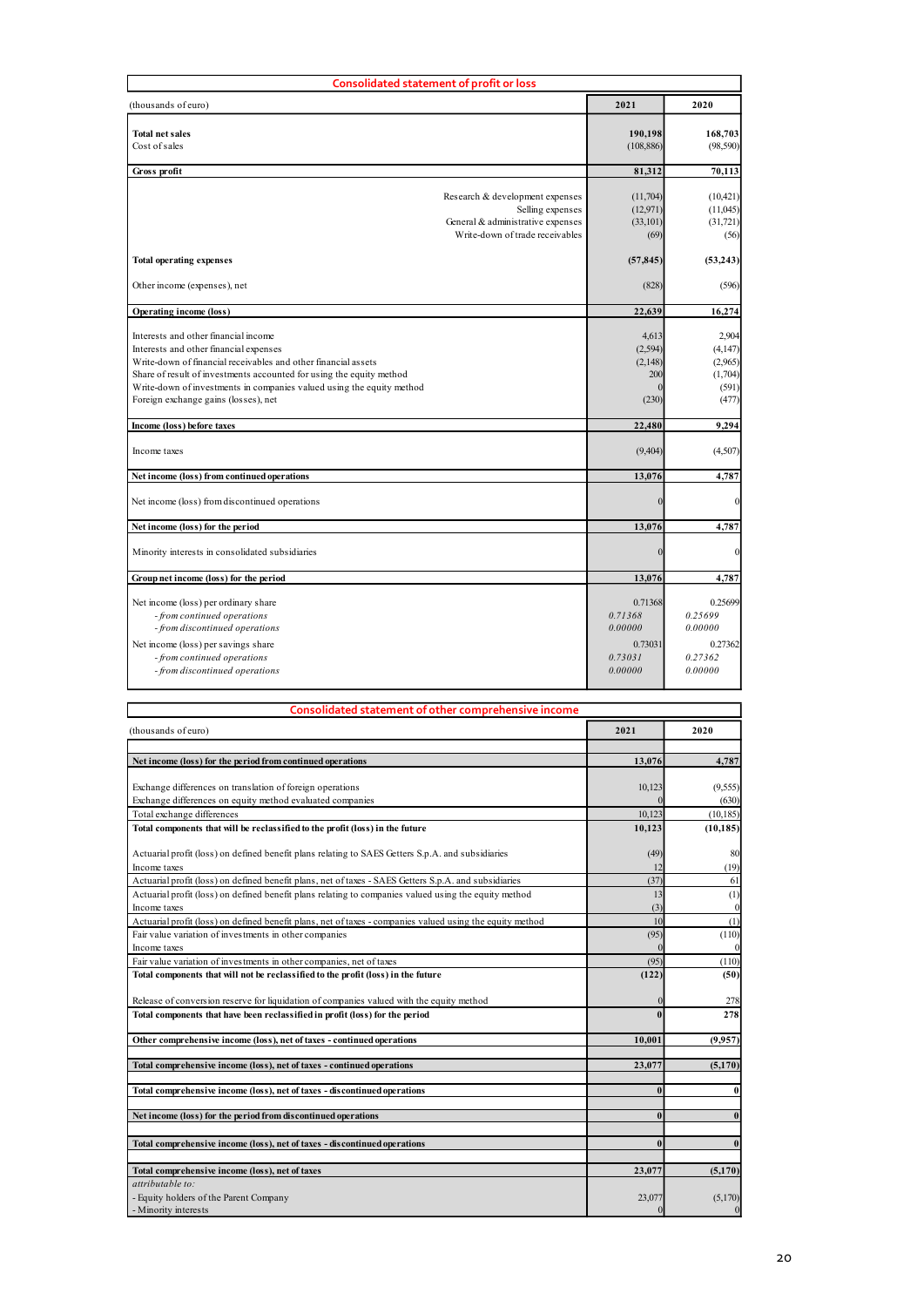Consolidated net revenues in financial year 2021 amounted to 190,198 thousand of euro, up 12.7% compared to 168.703 thousand of euro in 2020, despite the penalizing effect of exchange rates (-2.9%) and the persistence of international tensions between the US and China.

Consolidated gross profit amounted to 81,312 thousand of euro in 2021, compared to 70,113 thousand of euro in 2020. Removing the negative exchange rate effect (equal to -2,278 thousand of euro) and the change related to the scope of consolidation (equal to +539 thousand of euro), gross profit would have organically increased by 18.5% (+12,938 thousand of euro in absolute value). The gross margin is also growing (from 41.6% in 2020, to 42.8% in 2021) and, when separating both the effect of currencies and the change in the perimeter, it would have reached 43%.

All Divisions are growing both in absolute value and as a percentage of revenues. The only exceptions are the Vacuum Technology Division and the Advanced Packaging Division: the first, which, in spite of a sharply growing gross industrial result, sees a reduction in margins due to a different mix of supply contributions and higher costs of raw materials, as well as for the different scope of consolidation; the second, with a drop in both gross profit and margins, due to the start-up of the second lacquering line, not yet fully operational.

Consolidated EBITDA was equal to 35,914 thousand of euro in 2021 (18.9% of consolidated revenues), up by 31.9% compared to 27,225 thousand of euro in 2020 (16.1% of consolidated revenues). Net of the negative exchange rate effect (-1,959 thousand of euro), the change in the scope of consolidation (+170 thousand of euro) and the non-recurring revenues and costs of both years (in 2021: cancellation of the advance for a potential acquisition not carried out, equal to -1,100 thousand of euro, and net income related to the R&D tax credit of the Parent Company, equal to +425 thousand of euro; in 2020: costs for Covid-19 donations, equal to -691 thousand of euro, and income, equal to +291 thousand of euro, for the R&D tax credit and other tax credits on sanitation costs), EBITDA 2021 would have been equal to 38,378 thousand of euro (20.2% of consolidated net revenues), with very strong growth compared to 27,625 thousand of euro (16.4% of consolidated net revenues) in 2020. This growth (equal to +38.9%, or 10,753 thousand of euro in absolute terms) is mainly concentrated in the Nitinol medical division and, to a lesser extent, in the vacuum systems business.

### Impairment testing on assets of the consolidated financial statements

### Goodwill

Goodwill recognised in the consolidated financial statements as at December 31, 2021 was equal to 54,461 thousand of euro. The increase for the period is due both to the consolidation of the newly acquired Strumenti Scientifici Cinel S.r.l. and to the effect of exchange rates on goodwill in currencies other than the euro (especially related to the revaluation of the US dollar at December 31, 2021, compared to the exchange rate of December 31, 2020).

Please note that the goodwill deriving from the acquisition of Strumenti Scientifici Cinel S.r.l. (equal to 16,331 thousand of euro) was calculated as the difference between the book value of the company's equity at the date of acquisition (2,916 thousand of euro) and the total price paid for the purchase of the same company (19,247 thousand of euro). This value is to be considered provisional, pending completion of the process for determination of the current values of net assets acquired.

Pursuant to IAS 36, goodwill is not amortized but, on an annual basis or more often if there are indications of an enduring impairment loss in value, is subject to periodical impairment tests.

The Board of Directors approved the assumptions and procedures used for impairment testing on February 15, 2022 and the corresponding results on March 14, 2022. Impairment testing involves estimating the recoverable value of each Cash Generating Unit (CGU) and comparing it with the net book value of the property, plant and equipment and intangible assets (including the right of use of leased assets) allocated to that CGU, including goodwill.

The recoverable amount is verified by calculating the value in use, which corresponds to the present value of the future cash flows that are expected to be associated to each CGU based on the most recent plans drawn up by management for the 2022-2024 period and approved by the Board of Directors on January 20, 2022, based on the medium-term forecasts prepared by management and the terminal value.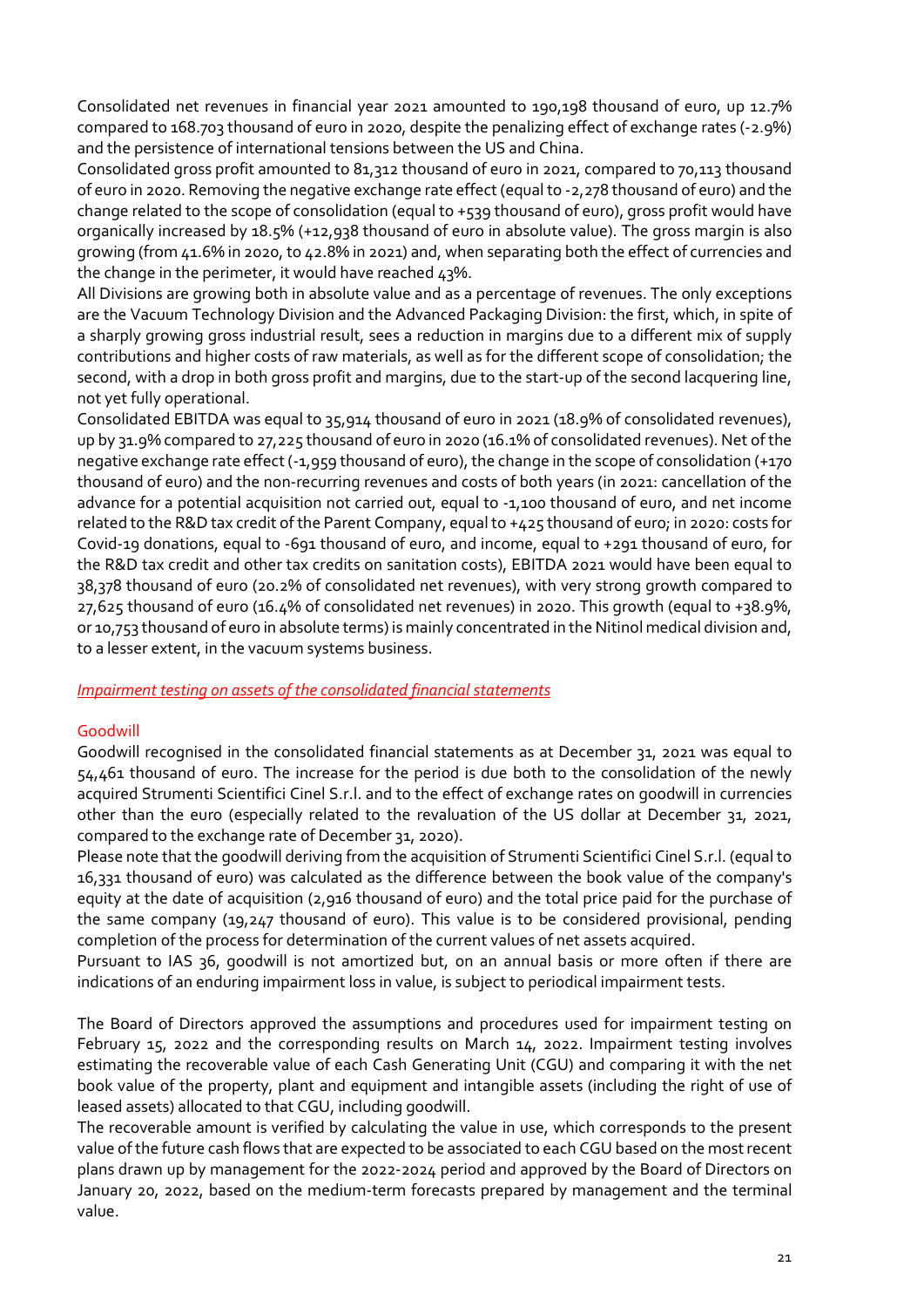The CGUs identified by the SAES Group for the purposes of impairment testing are five in total:

1. SAES Industrial, coinciding with the Metallurgy operating segment, in addition to all SAES products based on functionalised polymers that have a getter function (included within the Specialty Chemicals operating segment);

- 2. SAES High Vacuum, coinciding with the Vacuum Technology operating segment;
- 3. SAES Medical Nitinol, coinciding with the Medical operating segment;
- 4. SAES Packaging, coinciding with the Advanced Packaging operating segment;

5. Functional Acoustic Composites, i.e. the business of SAES functional composites for applications in consumer electronics (included within the Specialty Chemicals operating segment).

The new Functional Additives business, which includes the new products currently being validated by prospects and based on the technological platforms of functional materials developed in the SAES laboratories and which will be part of the Chemicals operating segment starting from January 1, 2022, currently not having either allocated assets, nor forecast cash inflows, was considered for the purposes of impairment testing as "Not Allocated" and was included in the second level of verification.

The first level assessment showed an impairment loss only on the SAES Packaging CGU totalling 1,500 thousand of euro. As required by IAS 36, since the goodwill allocated to the CGU in question has already been completely written off, the excess of the book value of the assets with respect to their recoverable value was recognized as a reduction of all assets, both tangible (property, plant and equipment) and intangible (industrial patent rights and intellectual property rights) assets, of the operating unit in proportion to their net book value as at December 31, 2021.

A second-level testing was also conducted, including on both the assets not allocated to any operating segment and, in the recoverable amount, the costs relating to the new Functional Additives business and to corporate functions, as well as the economic values that cannot be uniquely allocated or allocated through reliable drivers to primary operating segments, which include some of particular importance, such as the basic research costs, sustained by the Group to identify innovative solutions.

No further potential impairment of assets emerged at this level, not even when performing a sensitivity test.

The estimation of the recoverable amount of the various CGUs required judgement and the use of estimates by management. The Group cannot therefore ensure that no impairment losses will arise in the future. In fact, a number of different factors, also related to changes in the market context and in demand, could require the value of the assets in future financial years to be recalculated.

In particular, in relation to the current conflict between Ukraine and Russia, it should be noted that the plans used for the purposes of impairment testing do not include any effect, either direct or indirect, caused by the worsening of the geopolitical crisis, as it derives from events subsequent to the end of the financial year. However, it is not yet possible at present to make any assessment of the economic impacts of the conflict, due to the unpredictable dynamics of its evolution and the complex interdependencies with world economies. The potential effects of this phenomenon on the estimates of the Group's future cash flows cannot be determined at the moment and will be subject to constant monitoring in the coming months, also for the purpose of identifying any impairment of the Group's assets.

# Equity investments

In compliance with the requirements of IAS 36, the equity investments measured with the equity method - Actuator Solutions GmbH, SAES RIAL Vacuum S.r.l. and Flexterra - must be subject to impairment test to verify that they are recognised in the consolidated financial statements at a value not exceeding their recoverable amount. However:

- as the value of the equity investment in Actuator Solutions GmbH as at December 31, 2021 had been fully written off and since there were no recapitalization obligations, it was not necessary to carry out any impairment test.
- the value of the equity investment held in SAES RIAL Vacuum S.r.l. did not undergo impairment testing as there were no indications of impairment losses. The consideration proposed by SAES for the purchase of the remaining 51% of the company's capital stock, equal to 5.25 million of euro, is in fact representative of the fair value of 51% of SAES RIAL Vacuum S.r.l. Consequently, the proquota value pertaining to the SAES Group (equal to 49%) in the fair value to be inferred from the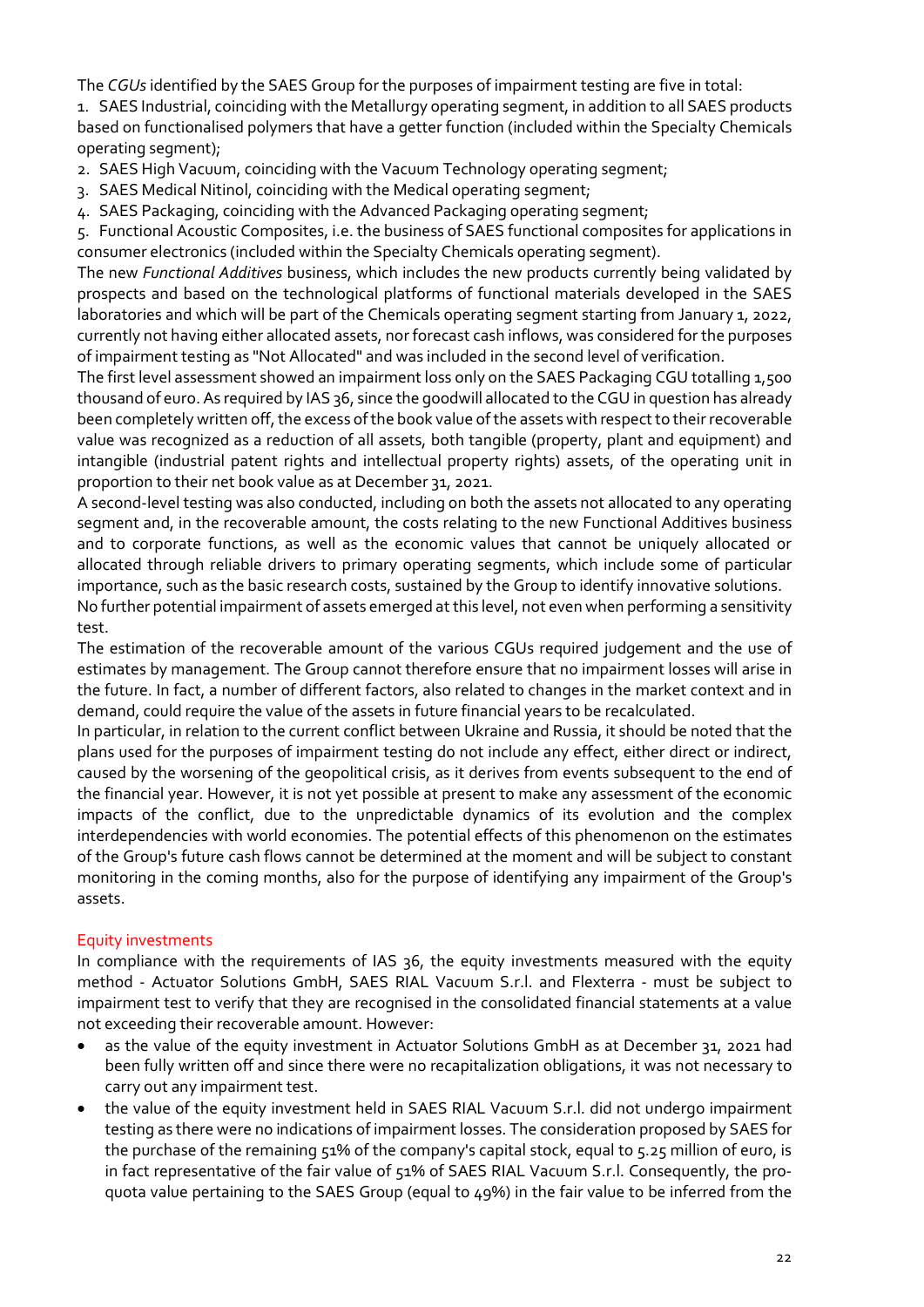extraordinary negotiation transaction, is higher than the carrying amount of the equity investment recognized in the financial statements as at December 31, 2021 (2,362 thousand euro).

#### Write-down of financial receivables and other financial assets

The item "Write-down of financial receivables and other financial assets" amounted to 2,148 thousand of euro in 2021, compared to 2,965 thousand of euro in the previous year. The amount for 2021 includes:

- the write-down, equal to 1,769 thousand euro, of the second convertible loan granted to Flexterra, Inc. (both principal and accrued interest), as well as the write-down, equal to 215 thousand of euro, relating to the financial receivable related to the interest accrued on the first convertible loan granted in July 2020. Due to the lengthening of the project time horizon and the consequent increased uncertainties on the commercial success of the initiative, the Group decided to proceed with the write-down, judging the receivables to be difficult to recover, based on the information currently available, despite the progress of the Flexterra project during the current year and the confirmation of the business opportunity.
- the write-down of 160 thousand of euro of the receivable for interest accrued during the year on loans granted by SAES Nitinol S.r.l. to Actuator Solutions GmbH, due to the continuing uncertainty on the equity and financial position of the joint venture, despite the fact that the latter closed the current year in profit.

### Non-Financial Statement

The Board of Statutory Auditors supervised the satisfaction of the obligations set by the legislation on drawing up and publishing the Consolidated Non-Financial Statement for the 2021 financial year and the adequacy of the procedures, processes and structures that oversee the production, measurement, reporting, and representation of the performance and information of this nature. To this regard, the Control Body examined the report issued by the independent auditors on March 29, 2022, pursuant to Article 3, paragraph 10, Italian Legislative Decree 254/2016 and Article 5 of Consob Regulation 20267 that, on the basis of the work performed, concluded that the Consolidated non-financial statement was drawn up, in all significant aspects, in compliance with the requirements of Articles 3 and 4 of the cited legislative decree and with the "Global Reporting Initiative Sustainability Reporting Standards".

Lastly, the Board acknowledges the proposal of the Board of Directors:

- to fully cover the loss for the financial year as at December 31, 2021, of 8,291,582.19 euro through the use of a corresponding amount from the "Retained earnings reserve", which will therefore be reduced; - to distribute a portion of the "Retained earnings" available reserve of 8,530,485.43 euro equally to ordinary and savings shares pursuant to Article 26 of the By-laws, by assigning a dividend of 0.47 euro per savings share and per ordinary share, as shown in the following table;

| $\sim$ - 0.470000 euro for each of the 7,378,619 savings shares   | euro 3,467,950.93 |
|-------------------------------------------------------------------|-------------------|
| $\sim$ - 0.470000 euro for each of the 10,771,350 ordinary shares | euro 5,062,534.50 |
| l For a total maximum amount of                                   | euro 8,530,485.43 |

The calculation of ordinary shares does not include the 3,900,000 treasury shares of the Company. The Company cannot, in fact, sell them because, in compliance with Article 2357-ter, the Shareholders' Meeting did not authorise their sale.

On the basis of the above and in consideration of the results of the activities we carried out, we propose to the Shareholders' Meeting to approve the consolidated and separate financial statements for the year ended December 31, 2021, as drawn up by the Directors.